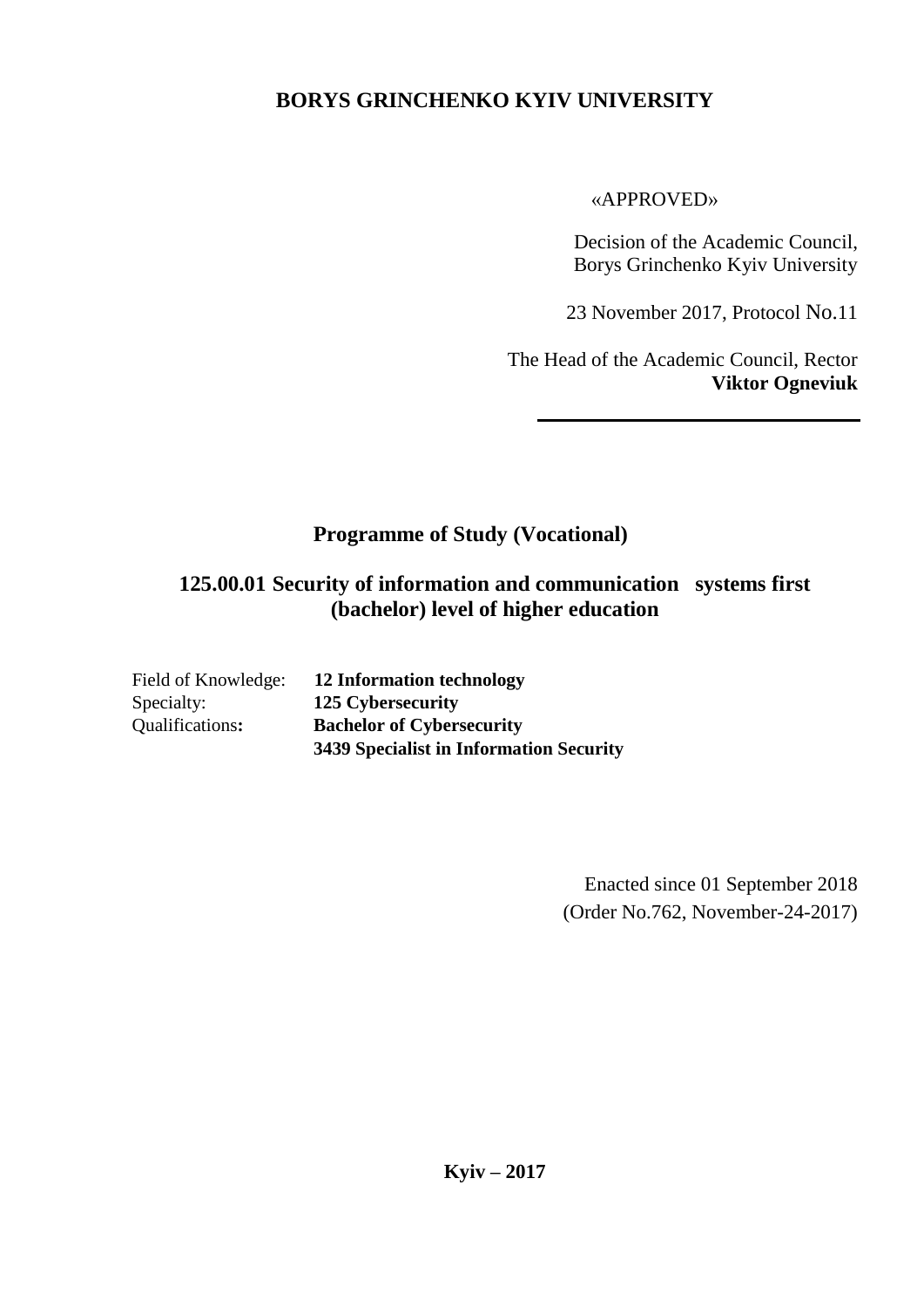#### **LETTER OF APPROVAL Programme of Study (Vocational)**

The Chair of Information and Cybernetic Security of the Faculty of Information Technologies and Management Borys Grinchenko Kyiv University

Protocol No. \_\_\_\_, \_\_\_ \_\_\_\_\_\_\_\_ 2018

The Head of the Chair \_\_\_\_\_\_\_\_\_\_\_\_\_\_\_\_\_\_\_\_\_\_ Volodymyr Buriachok

The Academic Council of information and cybernetic security of the Faculty of information technologies and management Borys Grinchenko Kyiv University Protocol No.\_\_\_, \_\_\_ \_\_\_\_\_\_\_\_\_ 2018

The Head of the Academic Council \_\_\_\_\_\_\_\_\_\_\_\_\_\_\_\_\_\_\_\_\_\_\_\_\_\_\_ Alla Mykhatska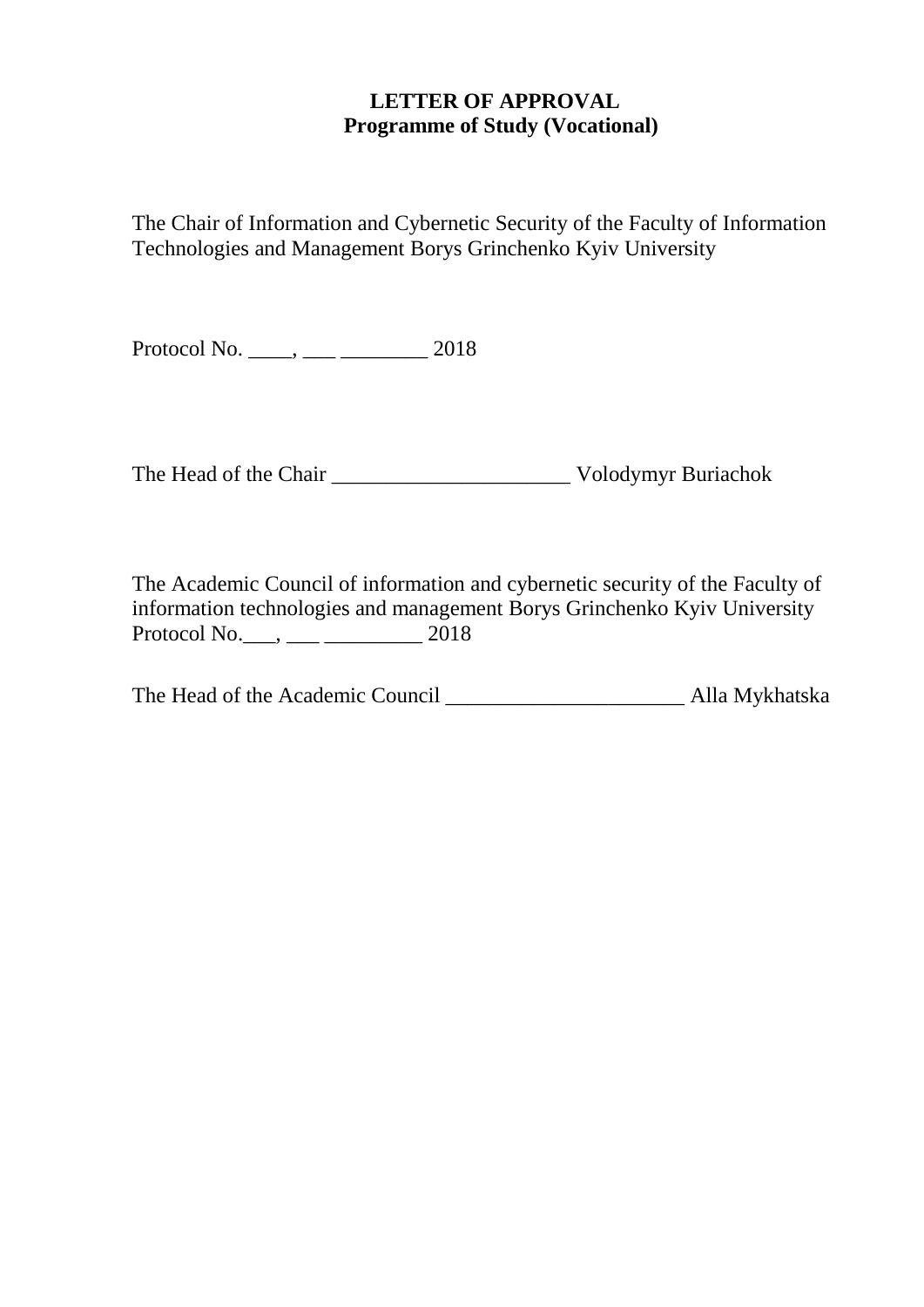#### **PREAMBLE**

The programme of study (vocational) complies with the Law of Ukraine "On Higher Education", 01.07.2015, No.1556-VІІ, and the Draft of the Standard for Higher Education of Ukraine in the field of knowledge 125 Cybersecurity.

№ \_\_\_\_\_ \_\_\_\_ \_\_\_\_\_\_\_ 20

The programme of study (vocational) was developed by a working group consisting of:

*The head of working group:*

*Viktor Semko, Doctor of Technical Sciences, Associate Professor, Professor of Information and Cybernetic Security Department, Boris Grinchenko Kyiv University*

*Working group members: Anatoly Bessalov, Doctor of Technical Sciences, Professor, Professor of the Department of Information and Cybernetic Security of Kyiv Boris Grinchenko University*

*Iryna Melnyk, Candidate of Technical Sciences, Associate Professor, Associate Professor of the Department of Information Technologies and Mathematical Disciplines of Kyiv Boris Grinchenko University*

*Valerii Yermoshyn, Candidate of Technical Sciences, Associate Professor of the Department of Information and Cybernetic Security of Kyiv Boris Grinchenko University (part-time)*

#### **External Reviewers:**

*Volodymyr Khoroshko, Doctor of Technical Sciences, Professor, Professor of the Department of Information Technology Security, Kyiv National Aviation University, Kyiv*

*Yanina Roy, Candidate of Technical Sciences, Information Security Analyst, SI Center Ltd, Kyiv*

#### *Educational and professional program is introduced for the first time*

*Term view of educational and vocational programs \_\_\_\_\_\_ in \_\_\_\_\_\_ years*

| Actualized:           |  |  |
|-----------------------|--|--|
| Date of Review of the |  |  |
| PS /Amendments to     |  |  |
| <b>PS</b>             |  |  |
| Signature:            |  |  |
| Name of PS            |  |  |
| Guarantor             |  |  |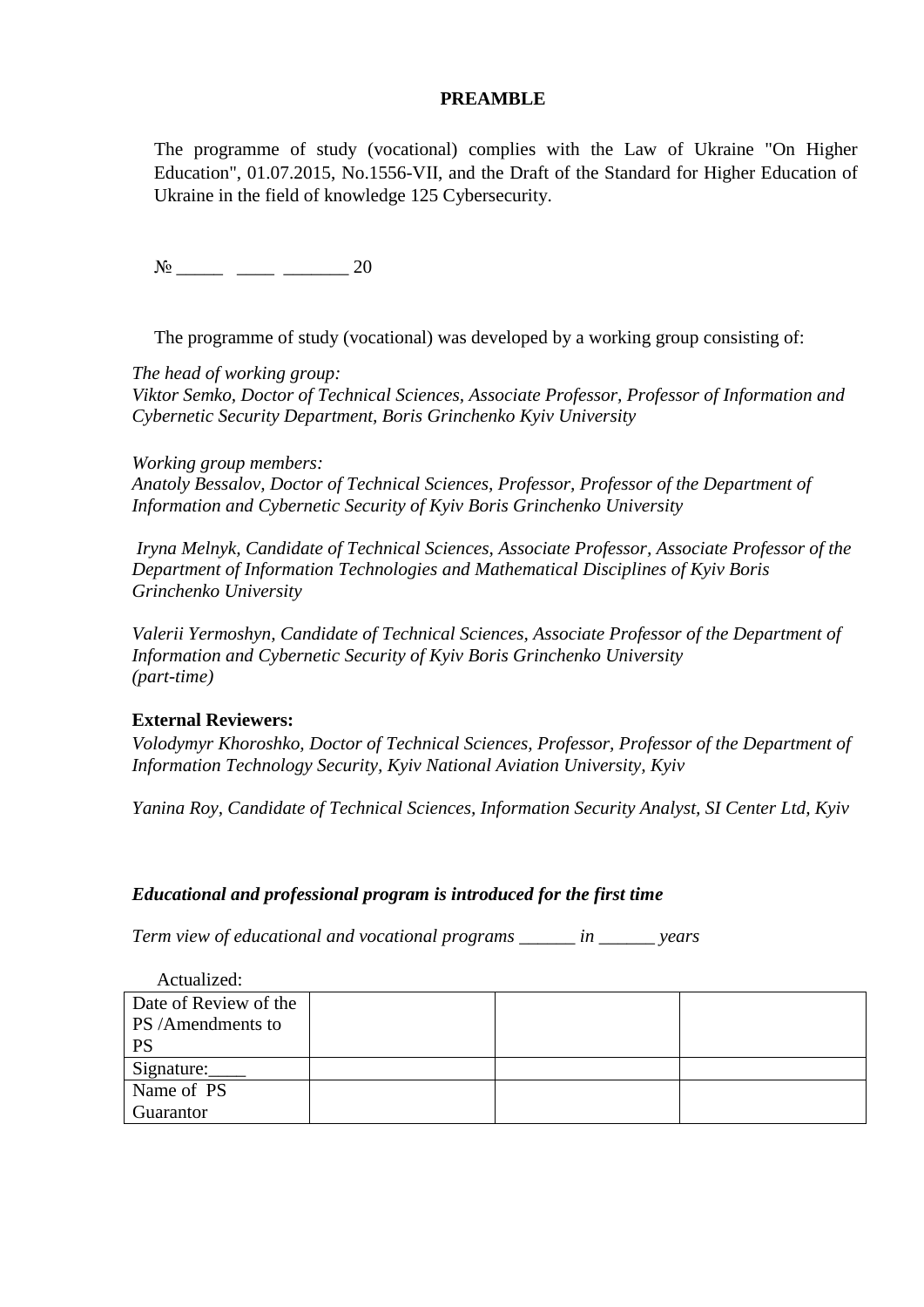# **I. PROFILE OF THE PROGRAMME OF STUDY (VOCATIONAL)**

### **SOCIAL COMMUNICATIONS**

|                         | 1 - General information                                              |
|-------------------------|----------------------------------------------------------------------|
| The full name of        | Boris Grinchenko Kyiv University                                     |
| the higher              | Faculty of information technologies and management                   |
| education               |                                                                      |
| institution             |                                                                      |
| and the structural      |                                                                      |
| unit                    |                                                                      |
| Degree of higher        | <b>Bachelor</b>                                                      |
| education               |                                                                      |
| <b>Educational</b>      | Bachelor's degree in Cyber Security,                                 |
| qualification           | Specialist in Information Security                                   |
| <b>Official name of</b> | 125.00.01 Security of Information and Communication Systems          |
| the programme of        |                                                                      |
| study                   |                                                                      |
| <b>Type of diploma</b>  | 240 credits ECTS Bachelor's degree, unitary                          |
| and term of study       | term of study: 3 year 10 months                                      |
| according to the        |                                                                      |
| programme               |                                                                      |
| <b>Availability of</b>  | Implementation in 2018                                               |
| accreditation           |                                                                      |
| <b>Cycle / Level</b>    | First (bachelor) level / FQ-EHEA-first cycle, EQF LLL-6 level, HPK-7 |
|                         | level                                                                |
| <b>Prerequisites</b>    | Complete General secondary education. Vocational education with      |
|                         | Bachelor's or Junior Specialist's degree                             |
| Language (s) of         | Ukrainian                                                            |
| teaching                |                                                                      |
| <b>Validity of the</b>  | 2023                                                                 |
| programme of            |                                                                      |
| study                   |                                                                      |
|                         | Internet address of http://kubg.edu.ua/                              |
| the permanent           |                                                                      |
| placement of the        |                                                                      |
| description of the      |                                                                      |
| programme of            |                                                                      |
| study                   |                                                                      |
| $\mathbf{\Omega}$       | The nurnese of the pregramme of study (vecetional)                   |

#### **2 - The purpose of the programme of study (vocational)**

To provide students with high-quality theoretical and practical training in the form of knowledge and skills in the specialty 125 Cybersecurity for the organization and maintenance of information security at the objects of information activity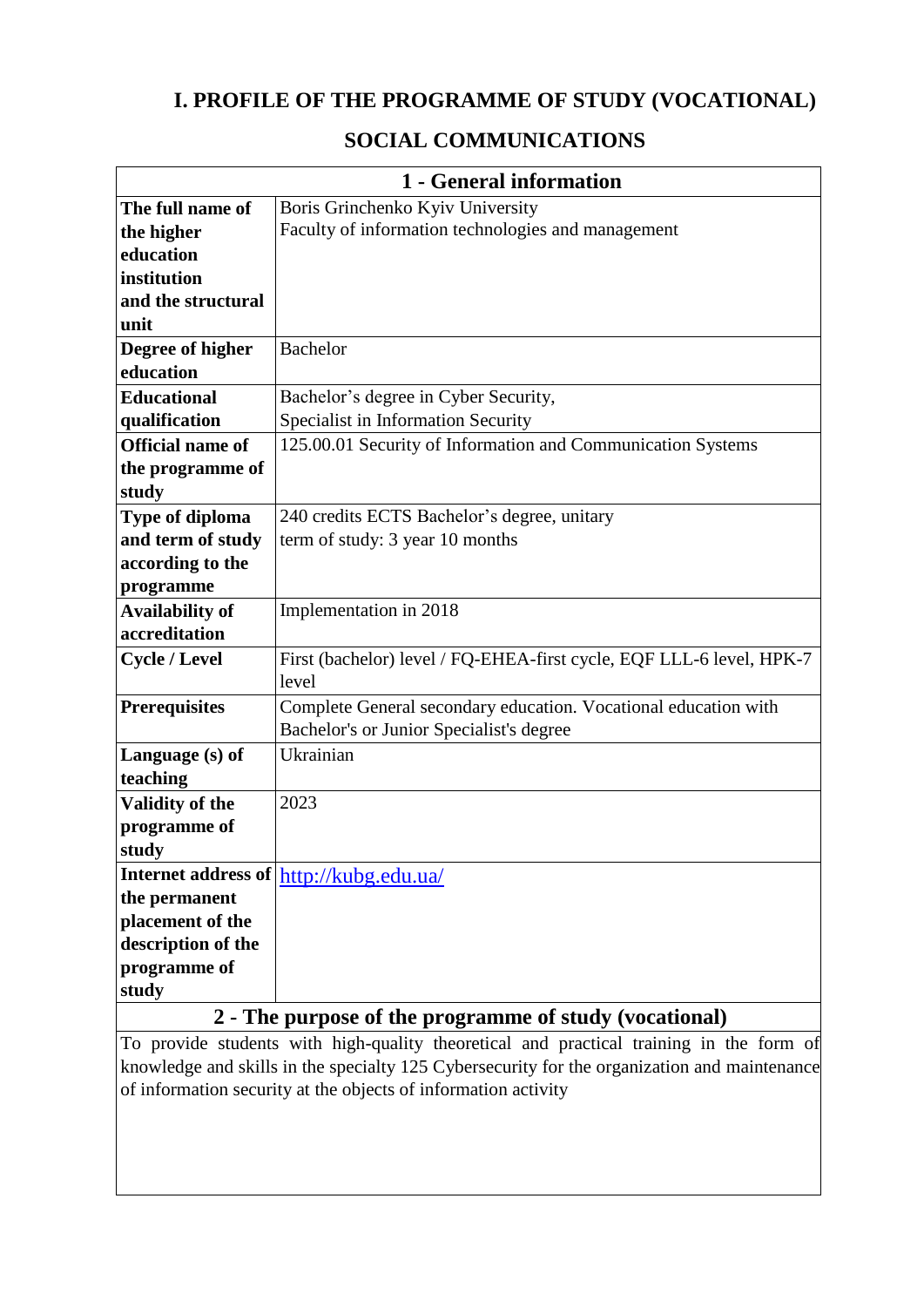| 3 - Characteristics of the programme of study                                                                                              |                                                                                                                                                                                                                                                                                                                                                                                                                                                                                                                                                                                                                                                                                                                                                                                                                                                                                                                                                                      |  |  |  |  |
|--------------------------------------------------------------------------------------------------------------------------------------------|----------------------------------------------------------------------------------------------------------------------------------------------------------------------------------------------------------------------------------------------------------------------------------------------------------------------------------------------------------------------------------------------------------------------------------------------------------------------------------------------------------------------------------------------------------------------------------------------------------------------------------------------------------------------------------------------------------------------------------------------------------------------------------------------------------------------------------------------------------------------------------------------------------------------------------------------------------------------|--|--|--|--|
| Subject area:<br>12 Information<br>technology<br>125 Cybersecurity<br>125.00.01 Security<br>of information and<br>communication<br>systems | Objects of professional activity of graduates:<br>objects of Informatization, including<br>computer,<br>automated,<br>telecommunication, information, information-analytical, information-<br>telecommunication systems, information resources and technologies;<br>- information security technologies;<br>- management processes of information and / or cybersecurity of objects<br>to be protected.                                                                                                                                                                                                                                                                                                                                                                                                                                                                                                                                                              |  |  |  |  |
|                                                                                                                                            | <b>Training objectives:</b> training of specialists capable of using and<br>implementing information and/or cybersecurity technologies                                                                                                                                                                                                                                                                                                                                                                                                                                                                                                                                                                                                                                                                                                                                                                                                                               |  |  |  |  |
|                                                                                                                                            | Theoretical content of the subject activity. Knowledge:<br>- legislative, regulatory and legal framework of Ukraine and the<br>requirements of relevant international standards and practices for the<br>implementation of professional activities;<br>- principles of maintenance of information and/or cybersecurity systems<br>and complexes;<br>- theories, models and principles of access control to information<br>resources;<br>- theories of information and / or cybersecurity management systems;<br>- methods and means of identification, management and identification<br>of risks;<br>- methods and means of evaluation and ensuring the necessary level of<br>information security;<br>- methods and means of technical and cryptographic protection of<br>information<br>- modern information and communication technologies;<br>- modern software and hardware of information and communication<br>technologies;<br>- automated projecting systems |  |  |  |  |
|                                                                                                                                            | Methods, techniques and technologies: methods, techniques and<br>technologies of information and/or cybersecurity                                                                                                                                                                                                                                                                                                                                                                                                                                                                                                                                                                                                                                                                                                                                                                                                                                                    |  |  |  |  |
|                                                                                                                                            | Tools and equipment: systems for development, maintenance,<br>monitoring and control of information and/ or cybersecurity; modern<br>software<br>hardware<br>of<br>information<br>and<br>and communication<br>technologies                                                                                                                                                                                                                                                                                                                                                                                                                                                                                                                                                                                                                                                                                                                                           |  |  |  |  |
|                                                                                                                                            | The proportion of the volumes of the general and professional<br>components and optional parts:                                                                                                                                                                                                                                                                                                                                                                                                                                                                                                                                                                                                                                                                                                                                                                                                                                                                      |  |  |  |  |
|                                                                                                                                            | Mandatory part (180 credits, 75 %):                                                                                                                                                                                                                                                                                                                                                                                                                                                                                                                                                                                                                                                                                                                                                                                                                                                                                                                                  |  |  |  |  |
|                                                                                                                                            | - cycle of disciplines of humanitarian and socio-economic training (32)<br>ECTS credits, 960 hours.);                                                                                                                                                                                                                                                                                                                                                                                                                                                                                                                                                                                                                                                                                                                                                                                                                                                                |  |  |  |  |
|                                                                                                                                            | - cycle of disciplines of fundamental and natural science training (28)<br>ECTS credits, 840 hours.);                                                                                                                                                                                                                                                                                                                                                                                                                                                                                                                                                                                                                                                                                                                                                                                                                                                                |  |  |  |  |
|                                                                                                                                            | - cycle of disciplines of professional and practical training in the<br>specialty (73 credits ECTS, 2190 hours.) and professional<br>specialization (30 ECTS credits, 900 hours.) with writing 2 term                                                                                                                                                                                                                                                                                                                                                                                                                                                                                                                                                                                                                                                                                                                                                                |  |  |  |  |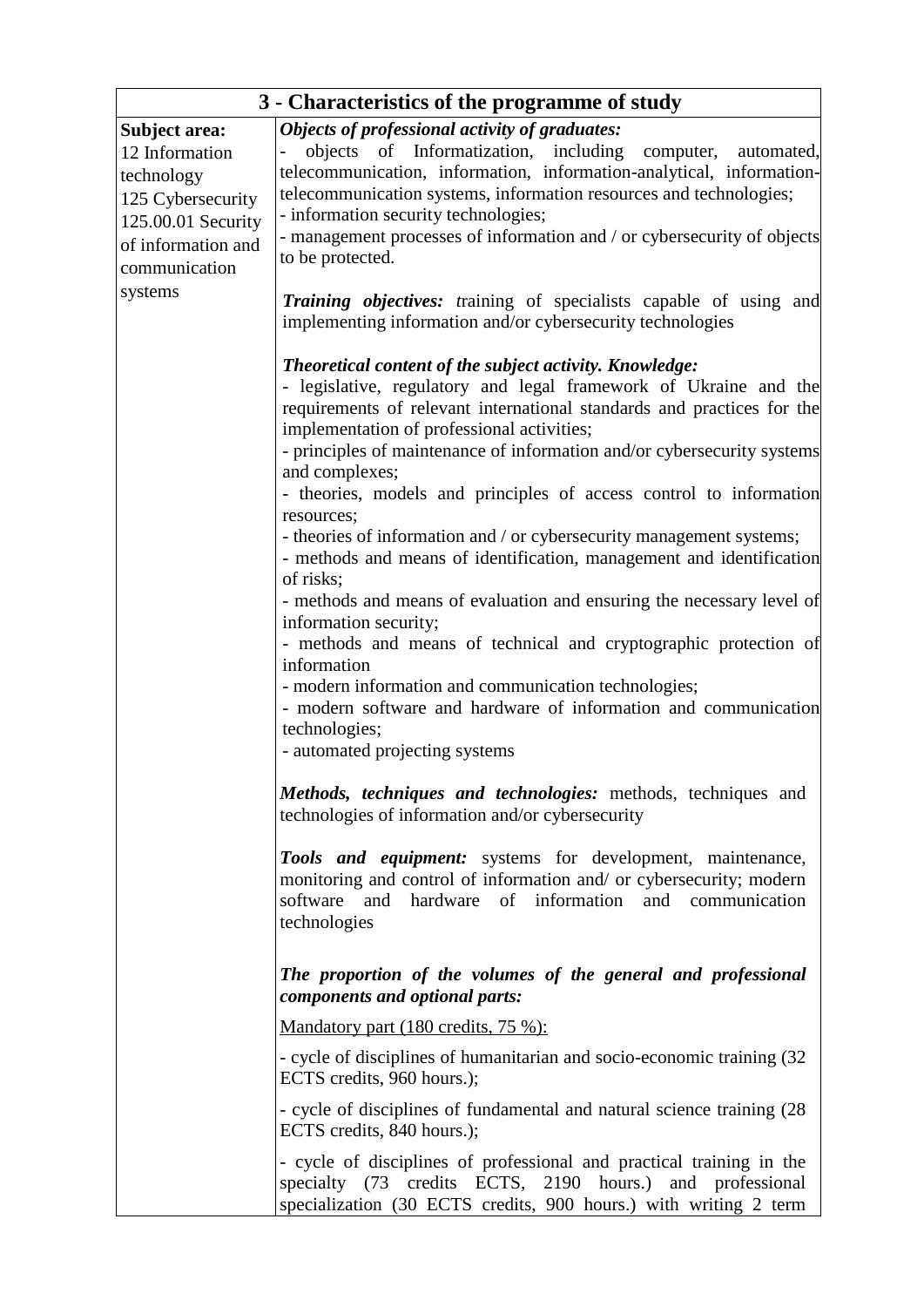|                           | papers in 3 and 5 semesters and producing bachelor's work (6 ECTS<br>credits, 180 hours.)                                                                                                                                                                                                                                                                                                                                                                                                                                                                                                                                                                                                                                                                                    |
|---------------------------|------------------------------------------------------------------------------------------------------------------------------------------------------------------------------------------------------------------------------------------------------------------------------------------------------------------------------------------------------------------------------------------------------------------------------------------------------------------------------------------------------------------------------------------------------------------------------------------------------------------------------------------------------------------------------------------------------------------------------------------------------------------------------|
|                           | Parts of industrial (4 semester), technological (6 semester) and pre-<br>diploma practice (8 semester): 15 ECTS credits, 450 hours                                                                                                                                                                                                                                                                                                                                                                                                                                                                                                                                                                                                                                           |
|                           | Selective part (60 credits, 25 %). Of these, a specialized block of<br>academic disciplines - 60 ECTS credits, 1800 hours.)                                                                                                                                                                                                                                                                                                                                                                                                                                                                                                                                                                                                                                                  |
| <b>Orientation of the</b> | Educational and professional program with an applied focus in the                                                                                                                                                                                                                                                                                                                                                                                                                                                                                                                                                                                                                                                                                                            |
| programme of<br>study     | direction of security of information and communication systems.                                                                                                                                                                                                                                                                                                                                                                                                                                                                                                                                                                                                                                                                                                              |
| The main focus of         | General: research in the field of practice and science of information                                                                                                                                                                                                                                                                                                                                                                                                                                                                                                                                                                                                                                                                                                        |
| the programme of          | security, organization and provision of information<br>and $\prime$ or                                                                                                                                                                                                                                                                                                                                                                                                                                                                                                                                                                                                                                                                                                       |
| study                     | cybersecurity at the objects of information activity                                                                                                                                                                                                                                                                                                                                                                                                                                                                                                                                                                                                                                                                                                                         |
|                           | Specific features of In order to prepare for work in the real environment of future                                                                                                                                                                                                                                                                                                                                                                                                                                                                                                                                                                                                                                                                                          |
| the programme             | professional activities and graduates receive an educational qualification<br>of a bachelor in cybersecurity, the program provides for students:                                                                                                                                                                                                                                                                                                                                                                                                                                                                                                                                                                                                                             |
|                           | - system theoretical knowledge in the field of it technologies with in-<br>depth study of information and communication systems security<br>specialization;                                                                                                                                                                                                                                                                                                                                                                                                                                                                                                                                                                                                                  |
|                           | modern competences and practical skills of programming,<br>development and management of databases, formation of models of<br>protection and security policies, technical and cryptographic protection<br>of information, construction of protected IP and TCP networks and<br>maintenance of public key certificates, construction of complex<br>information security systems (here and after $-$ CCISS) at the objects of<br>information activity and protection of automated systems from<br>unauthorized access, testing of information and communication systems<br>protection systems (here and after $-$ ICS) for penetration,<br>implementation of information and cybernetic security management,<br>administration of protected ICS, monitoring and auditing, etc. |
|                           | In order to transfer the best practices to the future specialist, coverage in<br>the educational process of the latest achievements of science and<br>technology, the rules of successful business program provides:                                                                                                                                                                                                                                                                                                                                                                                                                                                                                                                                                         |
|                           | - implementation of the process approach in the construction of the<br>context of profile-oriented academic disciplines, student's mobility,<br>academic cooperation and youth exchanges;<br>- involvement in teaching activities of managers and professionals who<br>work in the system of vocational education and in the production of<br>information technology and telecommunications, as well as business<br>representatives.                                                                                                                                                                                                                                                                                                                                         |
|                           | <b>4 - Eligibility of graduates</b>                                                                                                                                                                                                                                                                                                                                                                                                                                                                                                                                                                                                                                                                                                                                          |
|                           | to employment and further studying                                                                                                                                                                                                                                                                                                                                                                                                                                                                                                                                                                                                                                                                                                                                           |
| <b>Suitability to</b>     | Graduates can work in the public and private sectors of Kyiv, Ukraine                                                                                                                                                                                                                                                                                                                                                                                                                                                                                                                                                                                                                                                                                                        |
| employment                | and the European Union in such areas:                                                                                                                                                                                                                                                                                                                                                                                                                                                                                                                                                                                                                                                                                                                                        |
| opportunity               | administration of Windows/Linux, network equipment<br>1)<br>and<br>technologies TCP/IP, DNS, DHCP, SSL / TLS, etc.;                                                                                                                                                                                                                                                                                                                                                                                                                                                                                                                                                                                                                                                          |
|                           | 2) application of anti-virus protection (ESET, McAfee, Zilly, etc.),                                                                                                                                                                                                                                                                                                                                                                                                                                                                                                                                                                                                                                                                                                         |
|                           |                                                                                                                                                                                                                                                                                                                                                                                                                                                                                                                                                                                                                                                                                                                                                                              |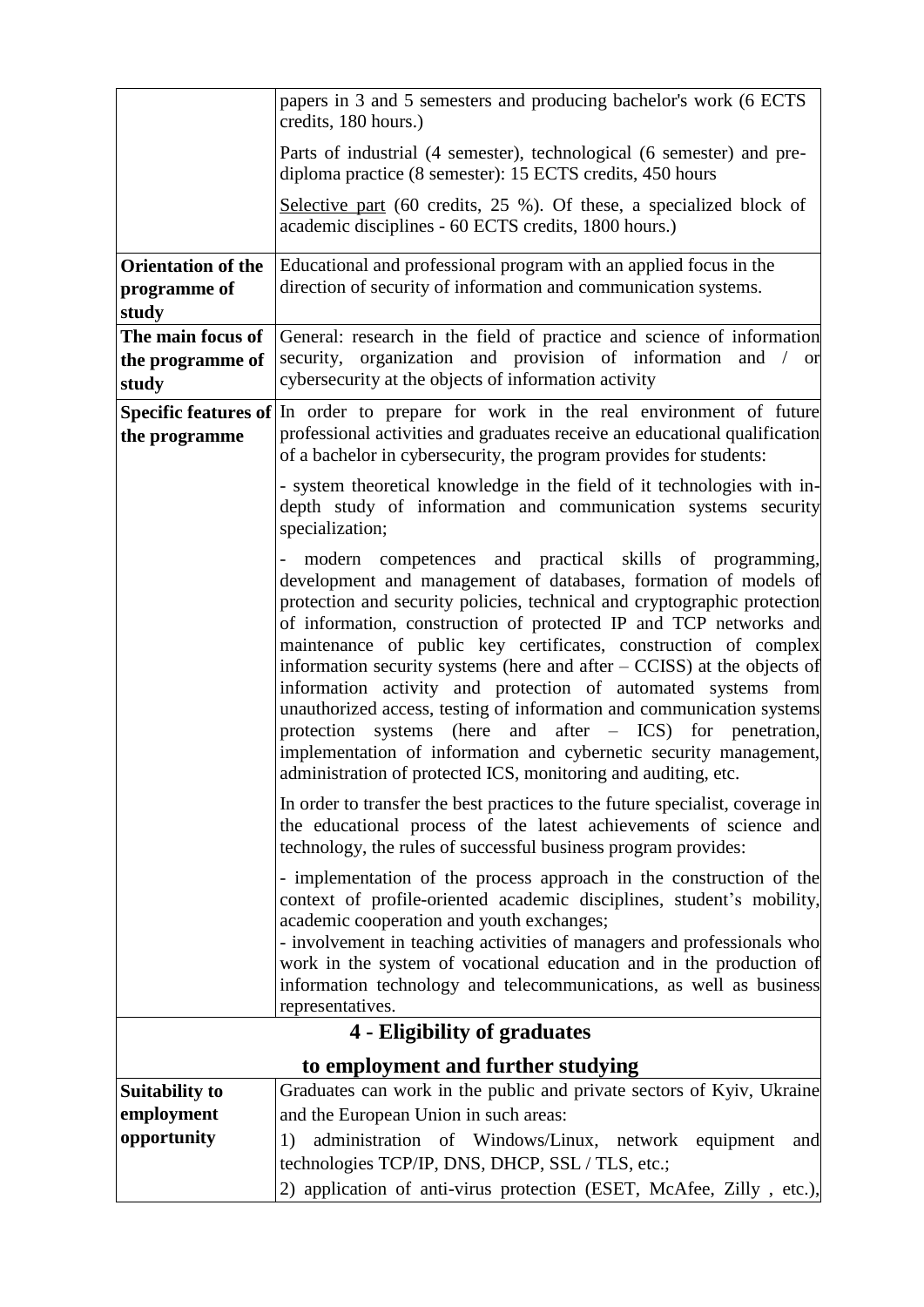|                         | software, client-server and cloud technologies for information                                                                                    |  |  |  |  |  |  |  |
|-------------------------|---------------------------------------------------------------------------------------------------------------------------------------------------|--|--|--|--|--|--|--|
|                         | protection (web filtering systems, intrusion prevention systems, mail                                                                             |  |  |  |  |  |  |  |
|                         | protection systems against viruses and spam, etc.);                                                                                               |  |  |  |  |  |  |  |
|                         | 3) creation of technical, project and operational documentation of ICS)                                                                           |  |  |  |  |  |  |  |
|                         | and information security systems (here and after-ISS);                                                                                            |  |  |  |  |  |  |  |
|                         | 4) configuration, exploitation and analysis of system processes of                                                                                |  |  |  |  |  |  |  |
|                         | network, client-server and cloud technologies;                                                                                                    |  |  |  |  |  |  |  |
|                         | 5) monitoring of unauthorized activity in computer systems;                                                                                       |  |  |  |  |  |  |  |
|                         | 6) creation, introduction and operation of CCISS) and also ICS as a part                                                                          |  |  |  |  |  |  |  |
|                         | of information telecommunication and computer systems;                                                                                            |  |  |  |  |  |  |  |
|                         | 7) formation of policies and processes in the field of IT security, access<br>control to network resources of its and information security risks; |  |  |  |  |  |  |  |
|                         | 8) investigation of incidents and audit of information security processes;                                                                        |  |  |  |  |  |  |  |
|                         | 9) support for scientific research, teaching and pedagogical activity etc.                                                                        |  |  |  |  |  |  |  |
|                         | According to the National Classification of Professions ДК 003: 2010,                                                                             |  |  |  |  |  |  |  |
|                         | specialists who have completed training according to the programme of                                                                             |  |  |  |  |  |  |  |
|                         | study "Security of information and communication systems" can occupy                                                                              |  |  |  |  |  |  |  |
|                         | such primary positions as:                                                                                                                        |  |  |  |  |  |  |  |
|                         | - programmer / software tester of ICS systems;                                                                                                    |  |  |  |  |  |  |  |
|                         | - administrator of computer systems and networks;                                                                                                 |  |  |  |  |  |  |  |
|                         | - administrator of information and cyber security;                                                                                                |  |  |  |  |  |  |  |
|                         | - information and communication systems security auditor;                                                                                         |  |  |  |  |  |  |  |
|                         | -developer of information security tools;                                                                                                         |  |  |  |  |  |  |  |
|                         | - engineer of service of technical protection of information etc.                                                                                 |  |  |  |  |  |  |  |
| <b>Further learning</b> | The possibility of obtaining education at the second (master's) level in                                                                          |  |  |  |  |  |  |  |
|                         | the specialty 125 "cybersecurity" or other related (related) specialties of                                                                       |  |  |  |  |  |  |  |
|                         | the field of knowledge "Information technology", which is consistent                                                                              |  |  |  |  |  |  |  |
|                         | with the bachelor's degree, as well as other interdisciplinary master's                                                                           |  |  |  |  |  |  |  |
|                         | programs with the IT component.                                                                                                                   |  |  |  |  |  |  |  |
|                         | 5 – Teaching and assessment                                                                                                                       |  |  |  |  |  |  |  |
| <b>Teaching and</b>     | Based on the principles of student-centered and individual-personal                                                                               |  |  |  |  |  |  |  |
| learning                | implemented through training based<br>on research,<br>approach;                                                                                   |  |  |  |  |  |  |  |
|                         | strengthening of practical orientation and creative orientation in the                                                                            |  |  |  |  |  |  |  |
|                         | form of a combination of lectures, practical training, self-study and                                                                             |  |  |  |  |  |  |  |
|                         | research using elements of distance learning, the solution of applied                                                                             |  |  |  |  |  |  |  |
|                         | problems, the implementation of projects, educational and industrial<br>practices, term papers, bachelor's work.                                  |  |  |  |  |  |  |  |
|                         |                                                                                                                                                   |  |  |  |  |  |  |  |
| Assessment              | Cumulative score-rating system, which provides for the evaluation of                                                                              |  |  |  |  |  |  |  |
|                         | students for all types of classroom and extracurricular educational<br>activities in the form of input, current, midterm and/or semester control, |  |  |  |  |  |  |  |
|                         | as well as certification.                                                                                                                         |  |  |  |  |  |  |  |
|                         | 6 – Competence of the graduate                                                                                                                    |  |  |  |  |  |  |  |
| <b>Integral</b>         | The ability to solve complex specialized tasks and practical problems                                                                             |  |  |  |  |  |  |  |
| competence              | in the field of information security and / or cybersecurity, which is                                                                             |  |  |  |  |  |  |  |
|                         | characterized by the complexity and incomplete certainty of                                                                                       |  |  |  |  |  |  |  |
|                         | conditions.                                                                                                                                       |  |  |  |  |  |  |  |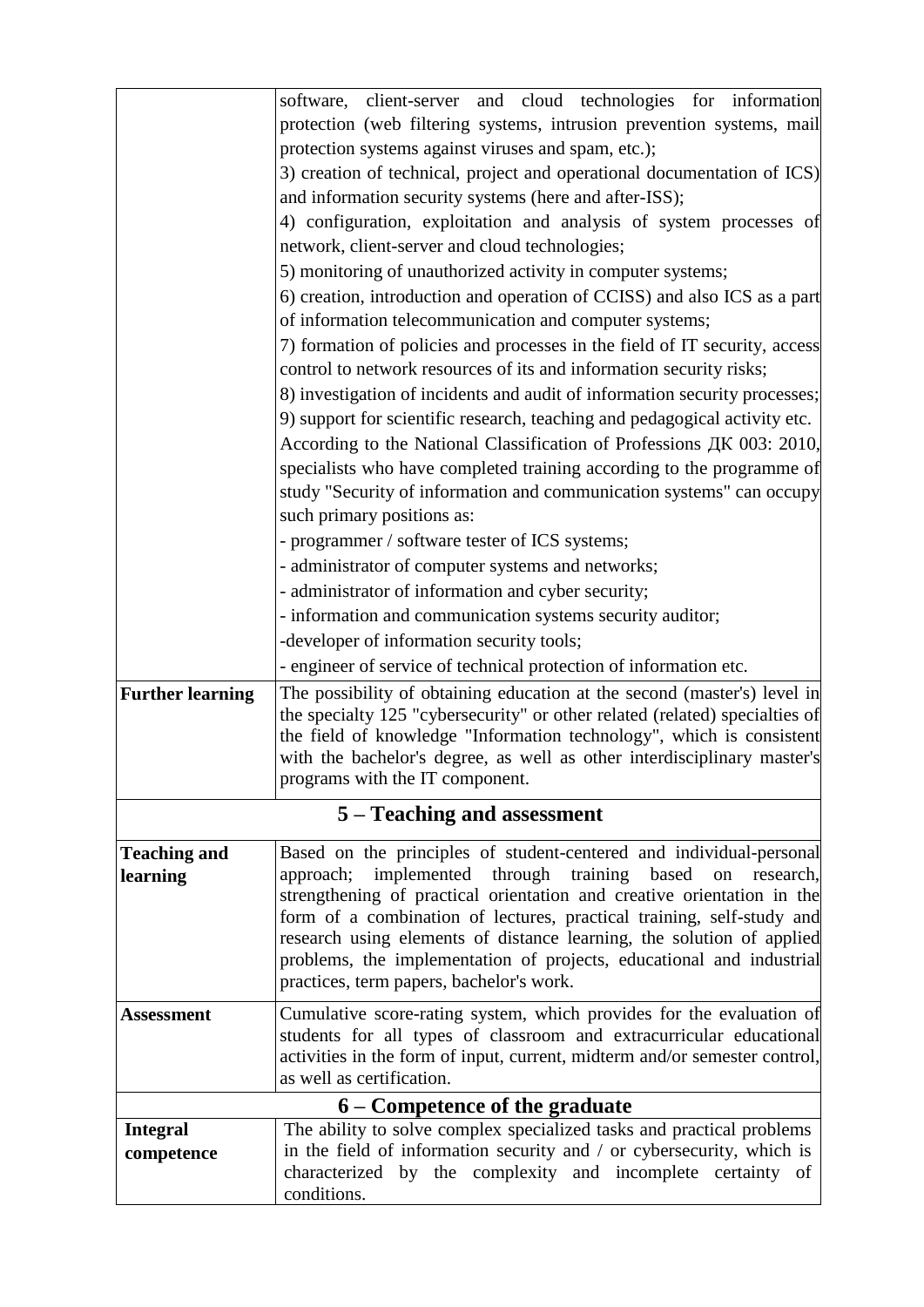|                     |    | $GC-1$  | The ability to apply knowledge in practical situations.        |
|---------------------|----|---------|----------------------------------------------------------------|
|                     |    | $GC-2$  | Knowledge and understanding of the subject area and            |
|                     |    |         | understanding of the profession.                               |
|                     |    | $GC-3$  | The ability to communicate professionally in the state and     |
|                     |    |         | foreign languages not only orally but also in writing.         |
|                     |    | $GC-4$  | The ability to identify, set and solve problems of             |
|                     |    |         | professional orientation                                       |
|                     |    | $GC-5$  | The ability to search, process and analyze information.        |
|                     |    | $GC-6$  | The ability to manage projects and conduct business            |
| <b>Professional</b> |    | $PC-1$  |                                                                |
|                     |    |         | The ability to apply the legal and regulatory framework,       |
| <b>Competences</b>  | of |         | as well as national and international requirements,            |
| specialty           |    |         | practices and standards for the implementation of              |
|                     |    |         | professional activities in the field of information and/or     |
|                     |    |         | cybersecurity.                                                 |
|                     |    | $PC-2$  | The ability to use information and communication               |
|                     |    |         | technologies, modern methods and models of information         |
|                     |    |         | and/or cybersecurity.                                          |
|                     |    | $PC-3$  | The ability to use software and hardware complexes of          |
|                     |    |         | information<br>information<br>security<br>in<br>and            |
|                     |    |         | telecommunication (automated) systems.                         |
|                     |    | $PC-4$  | The ability to ensure business continuity in accordance        |
|                     |    |         | with<br>established<br>information<br>and/or<br>cybersecurity  |
|                     |    |         | policies.                                                      |
|                     |    | $PC-5$  | The ability to ensure the protection of information            |
|                     |    |         | information<br>processed in<br>and<br>telecommunication        |
|                     |    |         | (automated) systems in order to implement the established      |
|                     |    |         | information policy and/or cybersecurity.                       |
|                     |    | $PC-6$  | The ability to restore the normal functioning of               |
|                     |    |         | information,<br>information<br>telecommunication<br>and        |
|                     |    |         | (automated) systems after the implementation of threats,       |
|                     |    |         | cyberattacks, failures of different classes and origin.        |
|                     |    | $PC-7$  | The ability to implement and ensure the functioning of $\vert$ |
|                     |    |         | complex information security systems (complexes of             |
|                     |    |         | legal, organizational and technical means and methods,         |
|                     |    |         | procedures, practices, etc.)                                   |
|                     |    | $PC-8$  | ability to implement procedures for incident<br>The            |
|                     |    |         | management, investigate them and to evaluate them              |
|                     |    | $PC-9$  | The ability to carry out professional activities on the basis  |
|                     |    |         | of the implemented information and/or cybersecurity            |
|                     |    |         | management system.                                             |
|                     |    | $PC-10$ | The ability to apply methods and means of cryptographic        |
|                     |    |         | and technical protection of information on objects of          |
|                     |    |         | information activity.                                          |
|                     |    | $PC-11$ | The ability to monitor the processes of functioning of         |
|                     |    |         | information,<br>information<br>telecommunication<br>and        |
|                     |    |         | (automated) systems in accordance with the established         |
|                     |    |         | information and/or cybersecurity policy.                       |
|                     |    | $PC-12$ | The ability to analyze, identify and evaluate possible         |
|                     |    |         | threats, vulnerabilities and destabilizing factors to the      |
|                     |    |         | information space and information resources in                 |
|                     |    |         | accordance with the established information and/or             |
|                     |    |         | cybersecurity policy.                                          |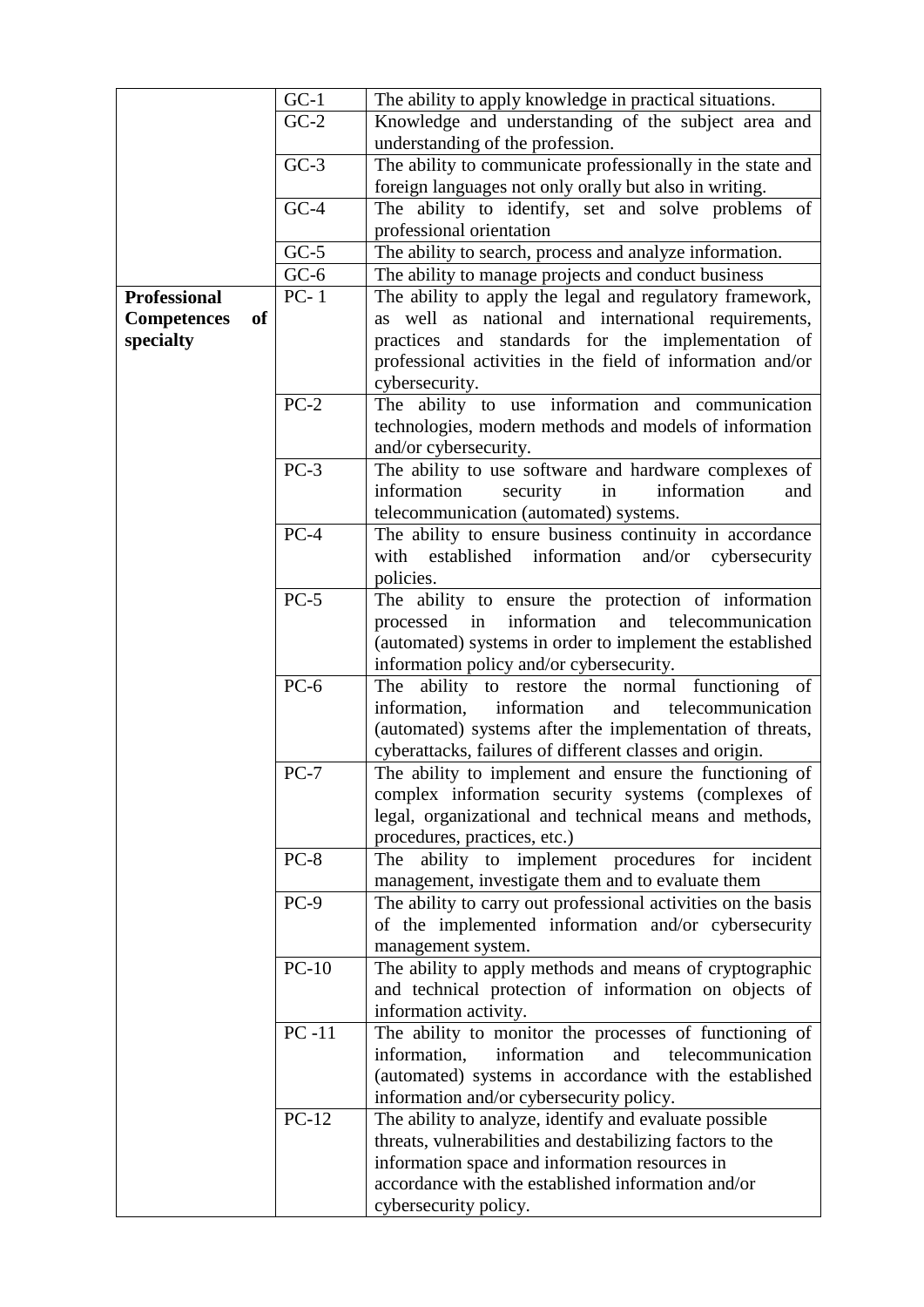| 7 – Programme learning outcomes |                                                                                                                                                                                                                                                                                                                                                                                                                                                                                                                                                                                                                                                                                                                                                                                                                                                                                                                                                                                                                                                                                                               |  |  |  |  |
|---------------------------------|---------------------------------------------------------------------------------------------------------------------------------------------------------------------------------------------------------------------------------------------------------------------------------------------------------------------------------------------------------------------------------------------------------------------------------------------------------------------------------------------------------------------------------------------------------------------------------------------------------------------------------------------------------------------------------------------------------------------------------------------------------------------------------------------------------------------------------------------------------------------------------------------------------------------------------------------------------------------------------------------------------------------------------------------------------------------------------------------------------------|--|--|--|--|
| PLO 1                           | to prepare proposals for regulations and documents in order to<br>ensure the established information and / or cybersecurity policy;<br>- to develop project documentation, software and hardware complexes<br>of information, information and telecommunication (automated)<br>systems protection;<br>- to perform analysis of the implementation of the adopted information                                                                                                                                                                                                                                                                                                                                                                                                                                                                                                                                                                                                                                                                                                                                  |  |  |  |  |
| PLO <sub>2</sub>                | policy and/or cybersecurity;<br>- to carry out professional activities on the basis of knowledge of<br>modern information and communication technologies;<br>- to develop and analyze ITC projects basing on standardized<br>technologies and data transfer protocols;<br>- to apply in professional activity knowledge, skills and practices<br>regarding the structures of modern computing systems, methods and<br>means of information processing, architectures of operating systems;<br>- to protect resources and processes in ITC based on security models<br>(finite state machines, flow control, Bell-LaPadula, Biba, Clark-<br>Wilson, and others), and established modes of safe operation of ITC;<br>- perform software analysis to assess compliance with established                                                                                                                                                                                                                                                                                                                          |  |  |  |  |
| PLO <sub>3</sub>                | information and/or cybersecurity requirements in the its;<br>provide processes of protection of information<br>to<br>and<br>telecommunication (automated) systems by installation and correct<br>operation of software and hardware complexes of means of protection;<br>- to provide the functioning of special software, data protection<br>software from the damaging effects of destructive codes into the<br>information, information and telecommunication (automated) systems;<br>- to carry out development of operational documentation on CMP:                                                                                                                                                                                                                                                                                                                                                                                                                                                                                                                                                      |  |  |  |  |
| PLO <sub>4</sub>                | - to solve the tasks of support (including: review, testing, reporting) of<br>access control system according to the principles, access criteria and<br>established security policy in information and information and<br>telecommunication (automated) systems;<br>to implement measures to prevent unauthorized access to<br>information resources and processes in information and information<br>and telecommunication (automated) systems;<br>- to solve problems of access control to information resources and<br>processes in information and information and telecommunication<br>(automated) systems on the basis of access control models<br>(mandatory, discretionary, role-playing);<br>- to solve the problems of centralized and decentralized administration<br>with access to information resources and processes in information and<br>information and telecommunication (automated) systems which based<br>on access control models (mandatory, discretionary, role-playing);<br>- to ensure accountability of the access control system of information<br>resources and processes in ITC. |  |  |  |  |
| PLO <sub>5</sub>                | - to choose the main methods and means of information security in<br>accordance with the requirements of modern standards of information<br>and cybersecurity, and information technology security criteria,<br>applying a systematic approach and knowledge of the basics of the<br>theory of information security;<br>- to solve problems of management of procedures of identification,<br>authentication, authorization of users and processes in information and                                                                                                                                                                                                                                                                                                                                                                                                                                                                                                                                                                                                                                         |  |  |  |  |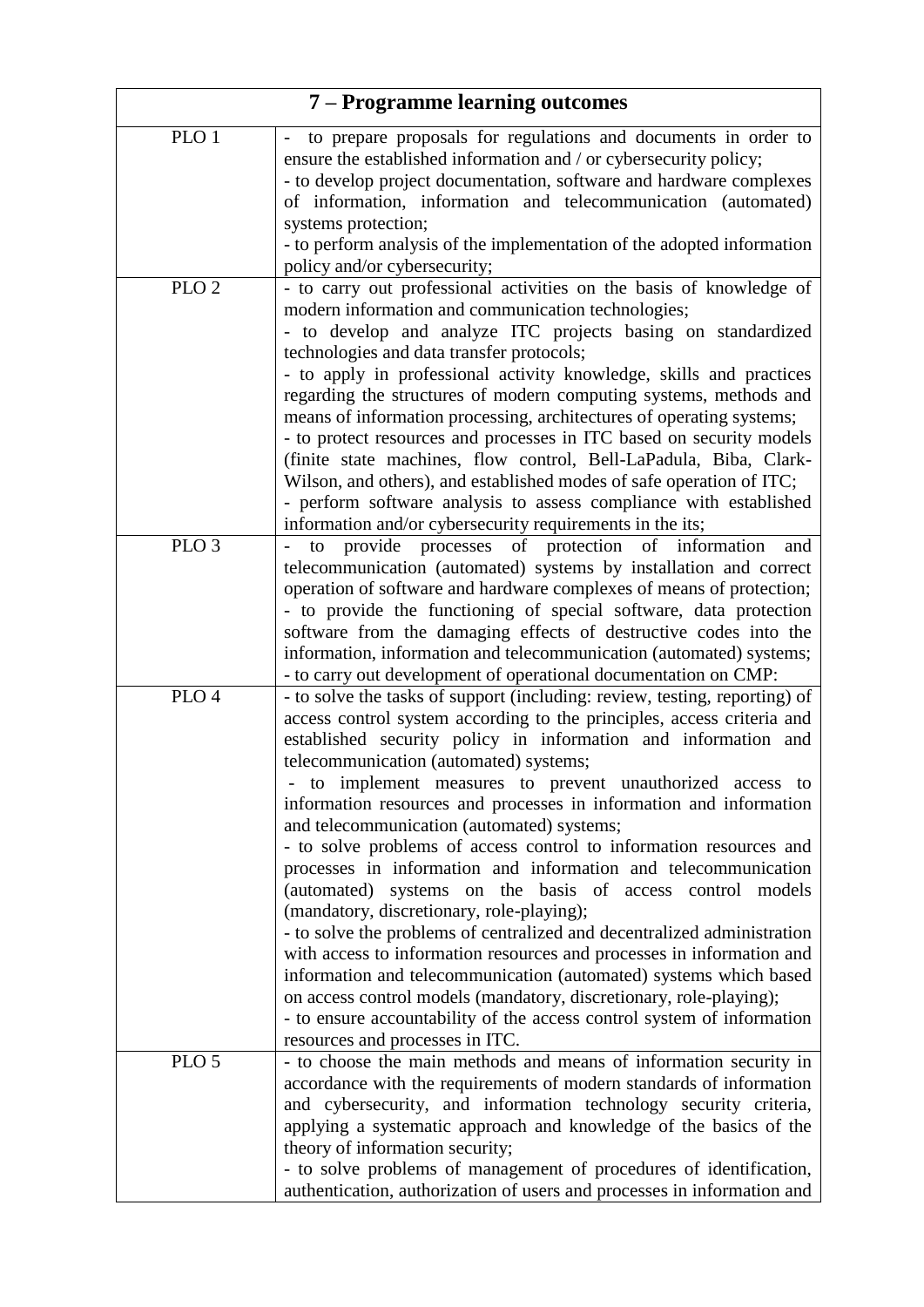|                  | information and telecommunication (automated) systems                   |
|------------------|-------------------------------------------------------------------------|
|                  | - to project and implement complex systems of information security in   |
|                  | the AS organization (enterprise) in accordance with the requirements    |
|                  | of normative documents of the system of technical protection of         |
|                  | information;                                                            |
|                  |                                                                         |
|                  | - to solve problems of data flow protection in information, information |
|                  | and telecommunication (automated) systems;                              |
|                  | - to determine the level of security of information resources in        |
|                  | information and information and telecommunication (automated)           |
|                  | systems;                                                                |
|                  | - to use tools to assess the possibility of implementation of potential |
|                  | information<br>information<br>processed<br>in<br>threats<br>to          |
|                  | and                                                                     |
|                  | telecommunications (automated) systems;                                 |
| PLO <sub>6</sub> | - to solve the problems of business continuity management using         |
|                  | software and information resources reservation procedures;              |
|                  | - to solve the problem of correcting the goals, strategies, plans to    |
|                  | ensure business continuity after the implementation of cyberattacks,    |
|                  | failures and failures of different classes;                             |
|                  | - to create and implement business continuity process plans;            |
|                  |                                                                         |
|                  | - to perform analysis of settings of information systems and            |
|                  | communication equipment elements;                                       |
| PLO <sub>7</sub> | - to solve the problems of support and implementation of complex        |
|                  | systems of information security, and also combating unauthorized        |
|                  | access to resources and processes in information and information and    |
|                  | telecommunication (automated) systems;                                  |
|                  | - to estimate the level of security of information processed in ITC     |
|                  | using the tools to assess the presence of potential vulnerabilities;    |
|                  |                                                                         |
|                  | - to solve problems of management of complex system of information      |
|                  | security in information and information and telecommunication           |
|                  | (automated);                                                            |
|                  | - solve the problems of examination, testing CCISS;                     |
| PLO <sub>8</sub> | - to solve the problems of prevention and detection, identification,    |
|                  | analysis and response to incidents in information, information and      |
|                  | telecommunication (automated) systems;                                  |
|                  | - to investigate information and/or cybersecurity incidents based on    |
|                  | national and international regulations, procedures and regulations in   |
|                  |                                                                         |
|                  | the field of information and / or cybersecurity;                        |
|                  | - to ensure compliance with the event and incident logging policy with  |
|                  | the specified level of details;                                         |
| PLO <sub>9</sub> | - to ensure the continuity of business processes of the organization on |
|                  | the basis of information security management system, according to       |
|                  | domestic and international requirements and standards;                  |
|                  | - to ensure the functioning of the information and/or cybersecurity     |
|                  | management system of the organization on the basis of information       |
|                  | risk management, implementation of procedures for their quantitative    |
|                  |                                                                         |
|                  | and qualitative assessment;                                             |
| <b>PLO 10</b>    | - to analyze and determine the possibility of application of            |
|                  | technologies, methods and means of cryptographic protection of          |
|                  | information;                                                            |
|                  | - to analyze and determine the possibility of application<br>of         |
|                  | technologies, methods and means of technical protection<br>of           |
|                  | information;                                                            |
|                  |                                                                         |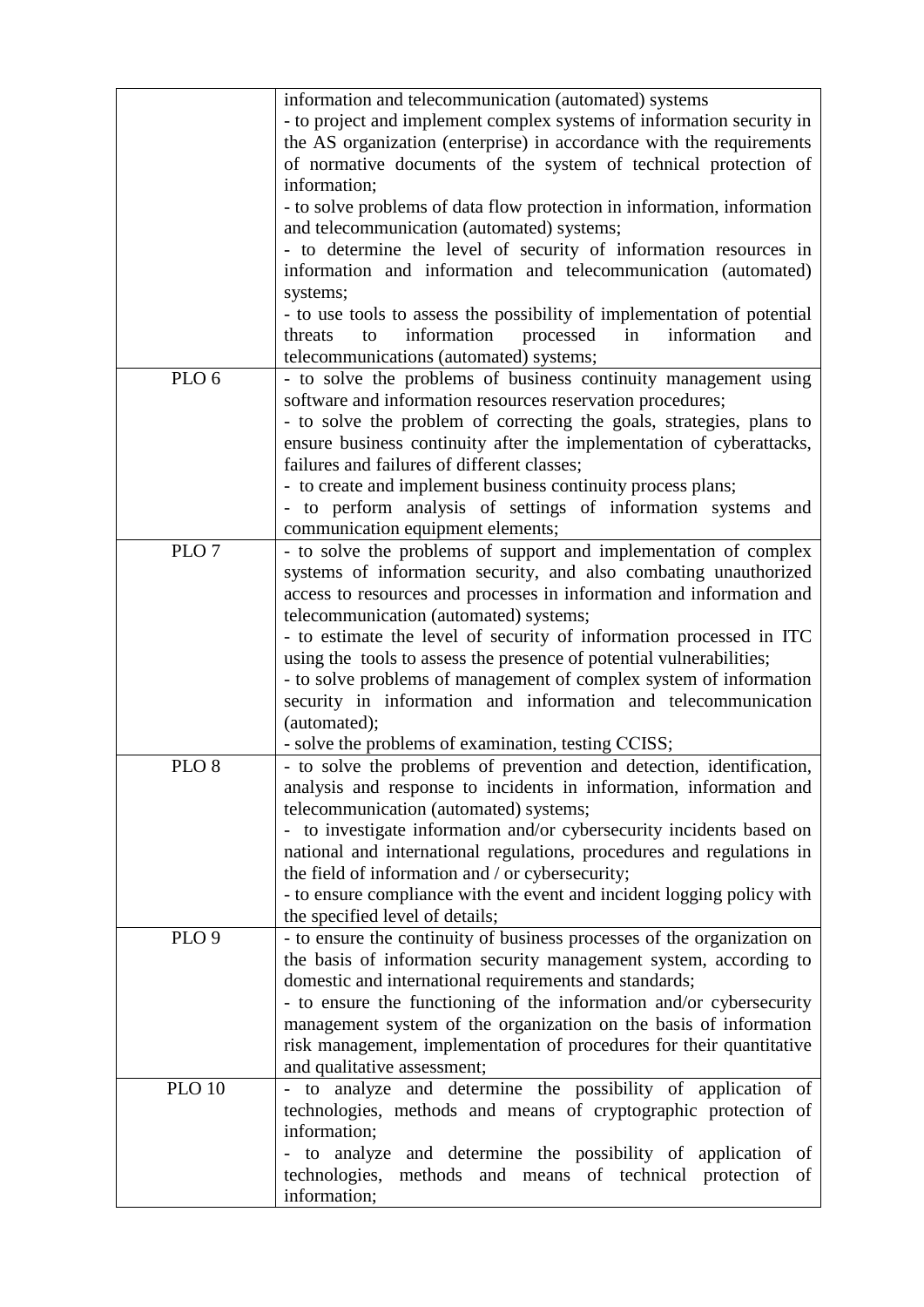|                   | - to identify dangerous signals of technical means;                                                                                       |
|-------------------|-------------------------------------------------------------------------------------------------------------------------------------------|
|                   | - to measure the parameters of dangerous and interference signals<br>during the instrumental control of information security from leakage |
|                   | by technical channels;                                                                                                                    |
|                   | - to determine the effectiveness of information protection from                                                                           |
|                   | leakage by technical channels in accordance with the requirements of                                                                      |
|                   | regulatory documents of the technical information protection system;                                                                      |
|                   | - to interpret the results of special measurements using technical                                                                        |
|                   | means to control the characteristics of its in accordance with the                                                                        |
|                   | requirements of normative documents of the system of technical                                                                            |
|                   | protection of information;                                                                                                                |
|                   | - to substantiate the possibility of creating technical channels of                                                                       |
|                   | information leakage at the objects of information activity;                                                                               |
|                   | implement measures and means of technical protection of<br>$-$ to                                                                         |
|                   | information from leakage by technical channels;                                                                                           |
| <b>PLO 11</b>     | - to ensure the processes of monitoring of access to the resources and                                                                    |
|                   | processes of ITC;                                                                                                                         |
|                   | - to ensure the configuration and functioning of systems of monitoring<br>of resources and processes in its;                              |
| <b>PLO 12</b>     | - to implement and support intrusion detection systems and use                                                                            |
|                   | protection systems to ensure the necessary level of information                                                                           |
|                   | security in information, information and telecommunications and                                                                           |
|                   | automated systems;                                                                                                                        |
|                   | analyze the effectiveness of systems to detect and counter<br>-to                                                                         |
|                   | unauthorized access to resources and processes in its                                                                                     |
|                   | - to analyze and implement anti-malware systems.                                                                                          |
|                   |                                                                                                                                           |
|                   | 8 - Resource support for the implementation of the programme                                                                              |
|                   | Personnel support Staffing of the educational and professional program consists mainly of                                                 |
|                   | the teaching staff of the Chair of Information and Cybernetic Security. In                                                                |
|                   | accordance with their competence and experience, the teaching staff of                                                                    |
|                   | the Chair of Information Technologies and Mathematical Disciplines of                                                                     |
|                   | the Faculty of the University are involved in teaching individual                                                                         |
|                   | disciplines.                                                                                                                              |
|                   | The practice-oriented nature of the programme of study provides for a                                                                     |
|                   | broad participation of practitioners corresponding to the direction of the                                                                |
|                   | program, which enhances the synergetic relationship of theoretical and                                                                    |
|                   | practical training. The head of the project group and the teaching staff,                                                                 |
|                   | which ensures its implementation, meets the requirements defined by the                                                                   |
|                   | License conditions for the implementation of educational activities of                                                                    |
| <b>Material</b>   | educational institutions.<br>visual<br>and                                                                                                |
| technical support | and Specially equipped with hardware and software,<br>methodological materials competence development centers, namely:                    |
|                   | 1) The Center of Research of Technologies of Functioning and                                                                              |
|                   | Protection of Information and Communication Systems and Networks                                                                          |
|                   | including educational Laboratory of Computer Networks<br>and                                                                              |
|                   | Cybersecurity, educational Laboratory of Safety of Iinformation and                                                                       |
|                   | Communication Systems and educational Laboratory of Anti-virus                                                                            |
|                   | Protection»;                                                                                                                              |
|                   | 2) The center for the Study of Technologies of Protection of Information                                                                  |
|                   | Resources including educational Laboratory of Information Assets                                                                          |
|                   | Security (educational cyber polygon) and educational Laboratory of<br>Technical and Cryptographic Protection of Information;              |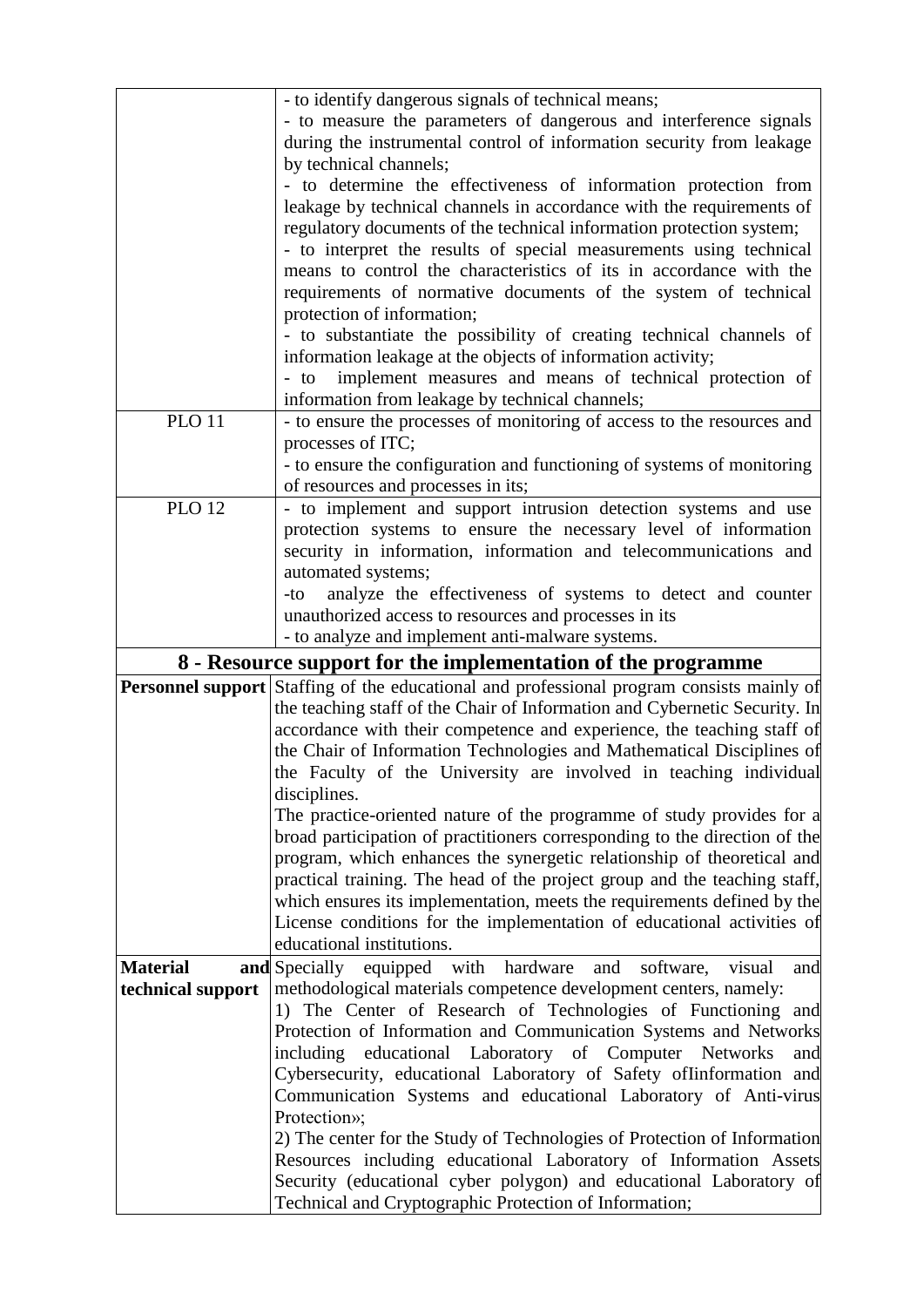|                        | 3) The Center of Modelling and Programming                                   |  |  |  |  |  |  |
|------------------------|------------------------------------------------------------------------------|--|--|--|--|--|--|
|                        | 4) Laboratory of Embedded Systems and 3D Modelling etc.                      |  |  |  |  |  |  |
| <b>Information and</b> | Library electronic resources, electronic scientific publications, e-learning |  |  |  |  |  |  |
| educational-           | courses with the possibility of distance learning and independent work,      |  |  |  |  |  |  |
| methodological         | Microsoft cloud services.                                                    |  |  |  |  |  |  |
| support                |                                                                              |  |  |  |  |  |  |
|                        | 9 - Academic mobility                                                        |  |  |  |  |  |  |
| <b>National Credit</b> | The regulation on the procedure of realization of the right to               |  |  |  |  |  |  |
| <b>Mobility</b>        | academic mobility of participants of the educational process of the          |  |  |  |  |  |  |
|                        | University was put into effect by the order of 30.09.2016.                   |  |  |  |  |  |  |
| <b>International</b>   | Signed agreements on student mobility with universities of European          |  |  |  |  |  |  |
| <b>Credit Mobility</b> | countries in the framework of the Erasmus + programme KA1. Among             |  |  |  |  |  |  |
|                        | them: the University of Vilnius (Lithuania), University of Constantine       |  |  |  |  |  |  |
|                        | the Philosopher in Nitra (Slovakia), University of Extremadura (Spain),      |  |  |  |  |  |  |
|                        | University of Silesia in Katowice (Poland), Academy of Jan Dlugosz in        |  |  |  |  |  |  |
|                        | Czestochowa (Poland), University of Ostrava (Czech Republic),                |  |  |  |  |  |  |
|                        | University of Paris-Sorbonne (France), University of Lisbon (Portugal)       |  |  |  |  |  |  |
|                        | and others.                                                                  |  |  |  |  |  |  |
| <b>Studying of</b>     | The license provides for the training of foreigners and stateless persons.   |  |  |  |  |  |  |
| foreign higher         |                                                                              |  |  |  |  |  |  |
| education learners     |                                                                              |  |  |  |  |  |  |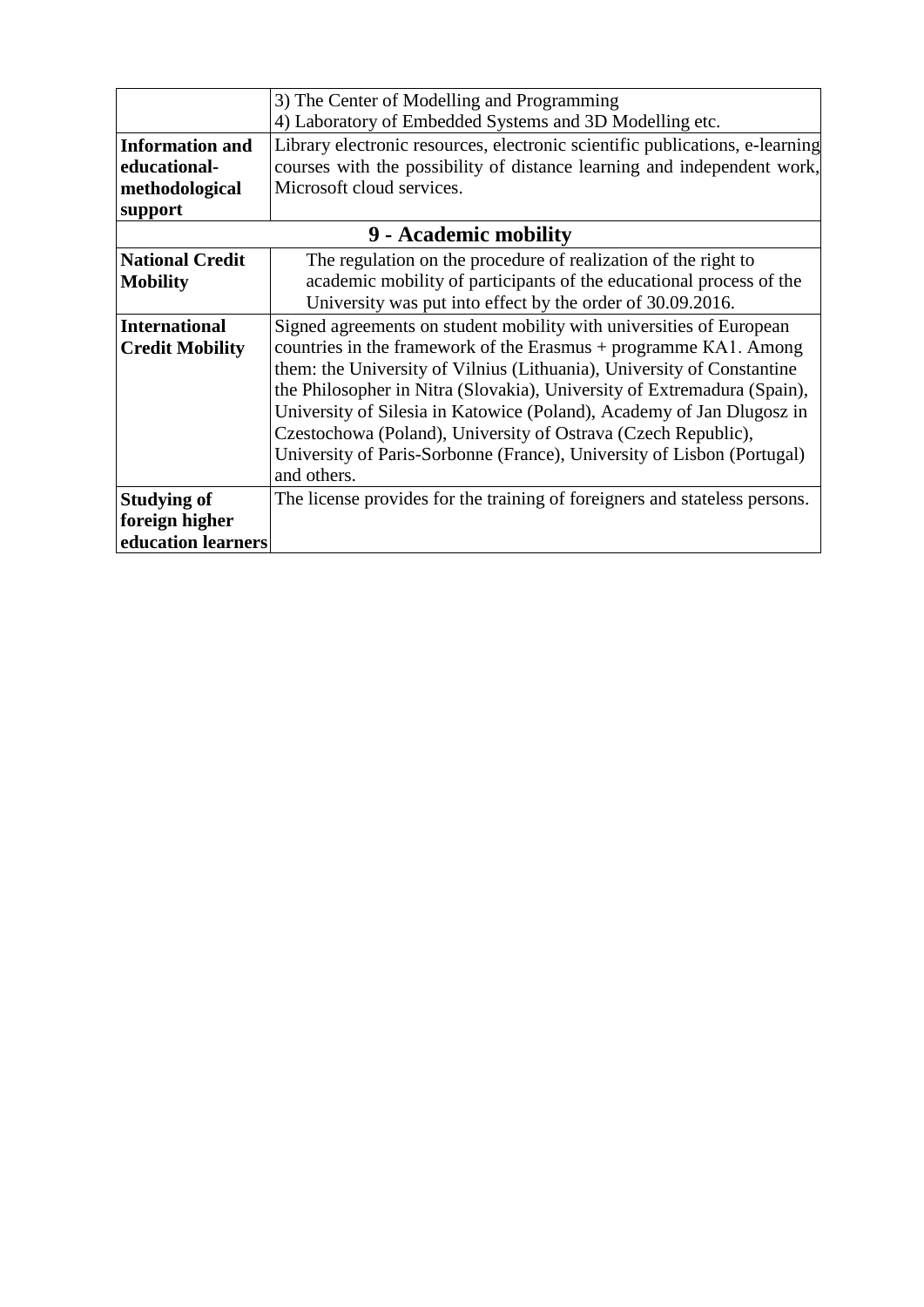# **ІІ. The List of the Components of the Programme of Study (vocational) Social Communications and Their Logical Coherence**

2.1. The list and distribution of the volume of credit disciplines of the curriculum of training applicants for the first level of higher education-bachelor, specialty-125 Cybersecurity

|               |                                                                                           |                         | Distribution of class hours for |                |                         |                          |                             |                |                |                |                    |
|---------------|-------------------------------------------------------------------------------------------|-------------------------|---------------------------------|----------------|-------------------------|--------------------------|-----------------------------|----------------|----------------|----------------|--------------------|
|               | <b>Components of the Programme</b><br>Code                                                |                         | courses and semesters           |                |                         |                          |                             |                |                |                | <b>The Form</b>    |
|               |                                                                                           |                         | 1                               |                | $\overline{2}$          |                          | 3                           |                | $\overline{4}$ |                |                    |
|               | of Study (academic discipline,                                                            |                         | Credits<br>course<br>course     |                |                         |                          |                             |                |                | of the Final   |                    |
|               | practice, degree paper)                                                                   |                         |                                 |                |                         |                          | course                      |                | course         | <b>Control</b> |                    |
|               |                                                                                           |                         | 1                               | $\overline{c}$ | 3                       | $\overline{\mathcal{L}}$ | 5                           | 6              | $\overline{7}$ | 8              |                    |
|               | <b>I. Compulsory components</b>                                                           |                         |                                 |                |                         |                          |                             |                |                |                |                    |
|               | 1. Educational discipline                                                                 |                         |                                 |                |                         |                          |                             |                |                |                |                    |
|               | Formation of general competencies                                                         |                         |                                 |                |                         |                          |                             |                |                |                |                    |
| ОДЗ01         | University studies                                                                        | 4                       | 4                               |                |                         |                          |                             |                |                |                | Credit             |
|               | I'm a student                                                                             | 1                       | $\ast$                          |                |                         |                          |                             |                |                |                |                    |
|               | Leadership service                                                                        | 1                       | $\ast$                          |                |                         |                          |                             |                |                |                |                    |
|               | Introduction to the specialty                                                             | $\overline{2}$          | $\ast$                          |                |                         |                          |                             |                |                |                |                    |
| ОДЗ02         | Foreign language                                                                          | 10                      | 5                               | 5              |                         |                          |                             |                |                |                | Exam, Credit       |
| ОДЗ03         | Physical education                                                                        | $\overline{\mathbf{4}}$ | $\overline{c}$                  | $\overline{c}$ |                         |                          |                             |                |                |                | Credit             |
| ОДЗ04         | Ukrainian studies                                                                         | 6                       |                                 | 6              |                         |                          |                             |                |                |                | Exam               |
| ОДЗ05         | Philosophical studies                                                                     | 4                       |                                 |                | $\overline{4}$          |                          |                             |                |                |                | Exam               |
| ОДЗ06         | Group dynamics and business                                                               | 4                       |                                 |                |                         | 4                        |                             |                |                |                | Credit             |
|               | communications                                                                            |                         | 11                              |                |                         | $\overline{\mathbf{4}}$  |                             |                |                |                |                    |
|               | <b>Amount</b><br>The formation of a special (professional, subject-specific) competences  | 32                      |                                 | 13             | $\overline{\mathbf{4}}$ |                          | $\bf{0}$                    | $\mathbf{0}$   | $\bf{0}$       | $\bf{0}$       |                    |
| ОДС.01        | Physics                                                                                   | 7                       | 2                               | 5              |                         |                          |                             |                |                |                | Exam, Credit       |
| <b>ОДС.02</b> | Higher mathematics                                                                        | 10                      | $\overline{4}$                  | $\overline{3}$ | 3                       |                          |                             |                |                |                | Credit, Exam       |
|               | Linear algebra and analytic geometry                                                      | $\overline{4}$          | $\ast$                          |                |                         |                          |                             |                |                |                |                    |
|               | Mathematical analysis and numerical methods                                               | 6                       |                                 | $\ast$         | $\ast$                  |                          |                             |                |                |                |                    |
|               | Fundamentals of information and cyber                                                     |                         |                                 |                |                         |                          |                             |                |                |                |                    |
| ОДС.03        | security and information protection                                                       | 4                       | $\overline{4}$                  |                |                         |                          |                             |                |                |                | Credit             |
|               | Theory of circles and signals in information                                              |                         |                                 |                |                         |                          |                             |                |                |                |                    |
| ОДС.04        | and cyberspace                                                                            | 5                       | 5                               |                |                         |                          |                             |                |                |                | Exam               |
|               | The basics of the OS and modern Internet                                                  | 4                       |                                 |                |                         |                          |                             |                |                |                |                    |
| ОДС.05        | technologies                                                                              |                         | $\overline{4}$                  |                |                         |                          |                             |                |                |                | Credit             |
| <b>ОДС.06</b> | Safe programming technologies                                                             | 9                       |                                 | 3              | 6                       |                          |                             |                |                |                | Exam. Credit, term |
|               |                                                                                           |                         |                                 |                |                         |                          |                             |                |                |                | paper              |
| <b>ОДС.07</b> | Theoretical aspects of secure information and                                             | 6                       |                                 | $\overline{c}$ | 4                       |                          |                             |                |                |                | Exam, Credit       |
|               | communication technologies                                                                |                         |                                 |                |                         |                          |                             |                |                |                |                    |
| <b>ОДС.08</b> | Component base and circuit elements in the                                                | 4                       |                                 | 4              |                         |                          |                             |                |                |                | Exam               |
|               | system.information protection                                                             |                         |                                 |                |                         |                          |                             |                |                |                |                    |
| ОДС.09        | Cybernetic law                                                                            | 4                       |                                 |                | 4                       |                          |                             |                |                |                | Credit             |
| ОДС.10        | Physical basis of information security                                                    | 4                       |                                 |                | $\overline{4}$          |                          |                             |                |                |                | Exam               |
| ОДС.11        | Special methods in security systems                                                       | 7                       |                                 |                |                         | 7<br>$\ast$              |                             |                |                |                | Exam               |
|               | Discrete mathematics                                                                      | $\overline{4}$          |                                 |                |                         | $\ast$                   |                             |                |                |                |                    |
|               | Probability theory and mathematical statistics<br>Information security in information and | 3                       |                                 |                |                         |                          |                             |                |                |                | Exam, Credit       |
| ОДС.12        | communication systems                                                                     | 10                      |                                 |                |                         | 6                        | $\overline{4}$              |                |                |                | term paper         |
| ОДС.13        | Information and coding theory                                                             | $\overline{5}$          |                                 |                |                         | 5                        |                             |                |                |                | Exam               |
|               | Decision making in the information and cyber                                              |                         |                                 |                |                         |                          |                             |                |                |                | Exam               |
| ОДС.14        | security                                                                                  | 5                       |                                 |                |                         |                          | 5                           |                |                |                |                    |
| ОДС.15        | Theory of risks                                                                           | $\overline{5}$          |                                 |                |                         |                          | $\sqrt{5}$                  |                |                |                | Credit             |
| ОДС.16        | Applied cryptology                                                                        | 7                       |                                 |                |                         |                          | $\ensuremath{\mathfrak{Z}}$ | 4              |                |                | Exam, Credit       |
| ОДС.17        | Wireless, mobile and cloud security                                                       | $\overline{\mathbf{4}}$ |                                 |                |                         |                          | $\overline{4}$              |                |                |                | Exam               |
| <b>ОДС.18</b> | Security of Web resources                                                                 | $\overline{\mathbf{4}}$ |                                 |                |                         |                          | $\overline{4}$              |                |                |                | Exam               |
|               | Applied aspects of security policy analysis and                                           |                         |                                 |                |                         |                          |                             |                |                |                | Exam               |
| ОДС.19        | synthesis                                                                                 | $\overline{\mathbf{4}}$ |                                 |                |                         |                          |                             | $\overline{4}$ |                |                |                    |
| <b>ОДС.20</b> | Protection of databases and data warehouse                                                | 4                       |                                 |                |                         |                          |                             | 4              |                |                | Exam               |
|               | Crypto-mechanisms of information and cyber                                                |                         |                                 |                |                         |                          |                             |                |                |                | Exam               |
| ОДС.21        | security                                                                                  | 5                       |                                 |                |                         |                          |                             |                | 5              |                |                    |
| <b>ОДС.22</b> | Methods and means of countering cybercrime                                                | $\overline{\mathbf{4}}$ |                                 |                |                         |                          |                             |                | $\overline{4}$ |                | Exam               |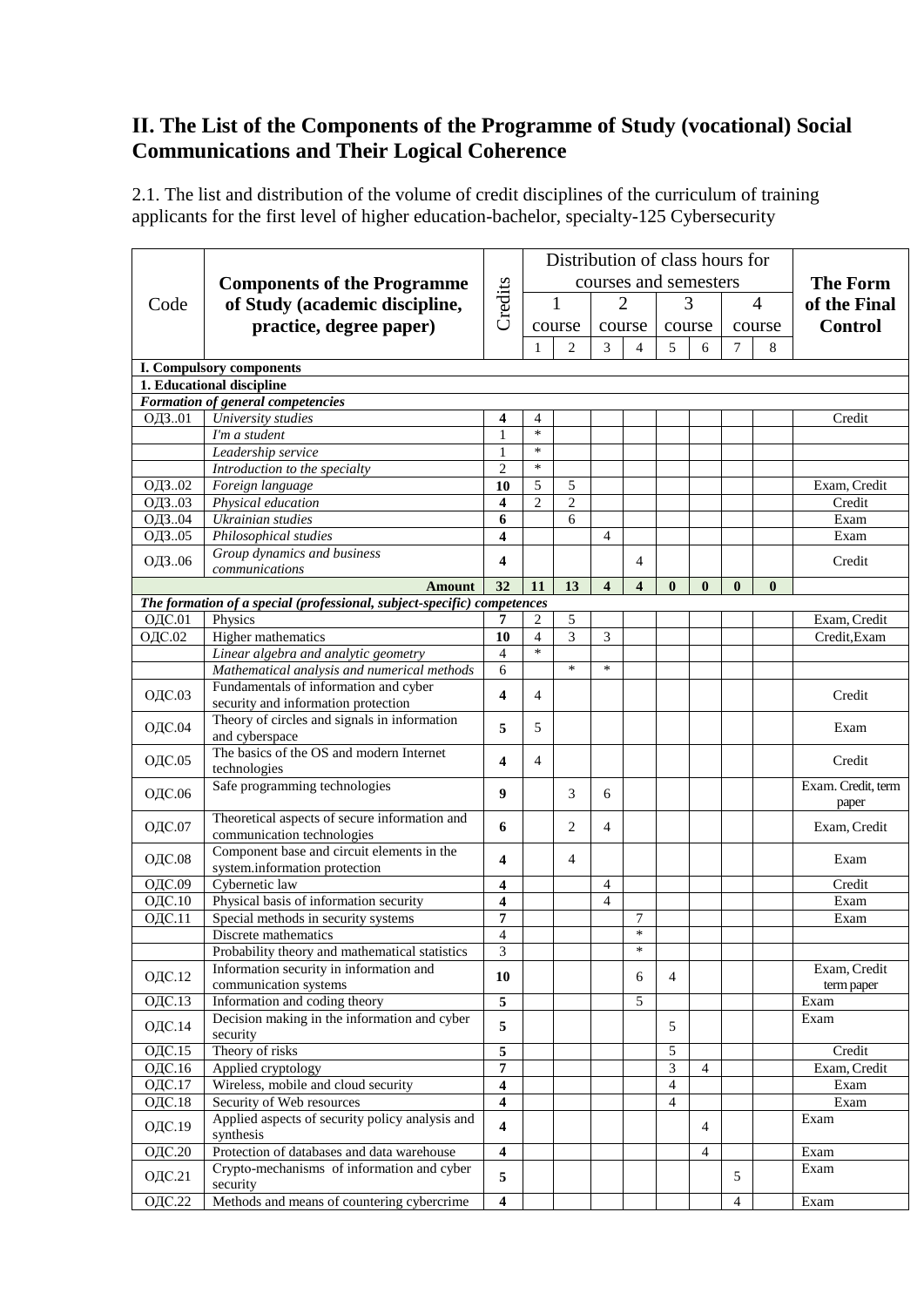| <b>ОДС.23</b>    | Public key infrastructure                                      | 6                       |              |              |                 |              |                 |                |                  | 6              | Exam                        |
|------------------|----------------------------------------------------------------|-------------------------|--------------|--------------|-----------------|--------------|-----------------|----------------|------------------|----------------|-----------------------------|
|                  | Amount                                                         | 127                     | 19           | 17           | 21              | 18           | 25              | 12             | $\boldsymbol{9}$ | 6              |                             |
| 2. Practice      |                                                                |                         |              |              |                 |              |                 |                |                  |                |                             |
| WP.2.01          | Practice (working)                                             | 3                       |              |              |                 | 3            |                 |                |                  |                | Credit                      |
| WP.2.02          | Practice (technological)                                       | 6                       |              |              |                 |              |                 | 6              |                  |                | Credit                      |
| WP.2.03          | Pre-diploma                                                    | 6                       |              |              |                 |              |                 |                |                  | 6              | Credit                      |
|                  | Amount                                                         | $\overline{15}$         | $\mathbf{0}$ | $\mathbf{0}$ | $\mathbf{0}$    | 3            | $\bf{0}$        | 6              | $\mathbf{0}$     | 6              |                             |
| 3. Certification |                                                                |                         |              |              |                 |              |                 |                |                  |                |                             |
| C.01             | Bachelor's degree preparation                                  | 4,5                     |              |              |                 |              |                 |                |                  | 4,5            |                             |
|                  | Bachelor's thesis defense                                      | 1,5                     |              |              |                 |              |                 |                |                  | 1,5            |                             |
| <b>Amount</b>    |                                                                | $\overline{6}$          | $\bf{0}$     | $\bf{0}$     | $\mathbf{0}$    | $\mathbf{0}$ | $\bf{0}$        | $\mathbf{0}$   | $\mathbf{0}$     | 6              |                             |
|                  | <b>Total amount of the optional components</b>                 | <b>180</b>              | 30           | 30           | $\overline{25}$ | 25           | $\overline{25}$ | 18             | $\overline{9}$   | 18             |                             |
|                  | II. Optional components                                        |                         |              |              |                 |              |                 |                |                  |                |                             |
|                  | 4. Educational discipline                                      |                         |              |              |                 |              |                 |                |                  |                |                             |
|                  | 4.1. Specialized block of academic disciplines                 |                         |              |              |                 |              |                 |                |                  |                |                             |
| OC.1.01          | Standards in information and cyber security                    | 5                       |              |              | 5               |              |                 |                |                  |                | Credit                      |
| OC.1.02          | Applied aspects of construction of CCISS                       | 5                       |              |              |                 | 5            |                 |                |                  |                | Exam                        |
| OC.1.03          | Security basics of telecommunication<br>technologies           | 5                       |              |              |                 |              | 5               |                |                  |                | Exam                        |
| OC.1.04          | Software protection against unauthorized<br>access from AS     | 5                       |              |              |                 |              |                 | 5              |                  |                | Exam                        |
| OC.1.05          | Applied aspects of programming in CSIP<br>systems              | 5                       |              |              |                 |              |                 |                | 5                |                | Exam                        |
| OC.1.06          | Basics for the protection of sensitive data                    | 5                       |              |              |                 |              |                 |                |                  | 5              | Exam                        |
| OC.1.07          | System of technical protection of information                  | $\overline{\mathbf{4}}$ |              |              |                 |              |                 | $\overline{4}$ |                  |                | Credit                      |
| OC.1.08          | Methods and means of information security<br>management        | 5                       |              |              |                 |              |                 | 3              | 2                |                | Credit                      |
| OC.1.09          | CCISS: projecting, implementation,<br>maintenance              | 7                       |              |              |                 |              |                 |                | 4                | 3              | Exam, term<br>paper         |
| OC.1.10          | Security incident management                                   | 5                       |              |              |                 |              |                 |                | 5                |                | Credit                      |
| OC.1.11          | Basics of starting your own business                           | 5                       |              |              |                 |              |                 |                | 5                |                | Credit                      |
| OC.1.12          | Information and cyber security of a modern<br>enterprise       | $\overline{\mathbf{4}}$ |              |              |                 |              |                 |                |                  | $\overline{4}$ | Credit                      |
|                  | <b>Amount</b>                                                  | 60                      | $\mathbf{0}$ | $\mathbf{0}$ | $\overline{5}$  | 5            | 5               | 12             | 21               | 12             |                             |
|                  | 4.2 Free choice academic disciplines from the course catalogue |                         |              |              |                 |              |                 |                |                  |                |                             |
| FC 1.01          | Choice from the catalogue                                      | 60                      |              |              | 5               | 5            | 5               | 12             | 21               | 12             | Exam, Credit,<br>term paper |
|                  | <b>Total amount of the optional components</b>                 | 60                      | $\mathbf{0}$ | $\bf{0}$     | 5 <sup>5</sup>  | 5            | $\overline{5}$  | 12             | 21               | 12             |                             |
| <b>STUDY</b>     | <b>TOTAL AMOUNT OF THE PROGRAMME OF</b>                        | 240                     | 30           | 30           | 30              | 30           | 30              | 30             | 30               | 30             |                             |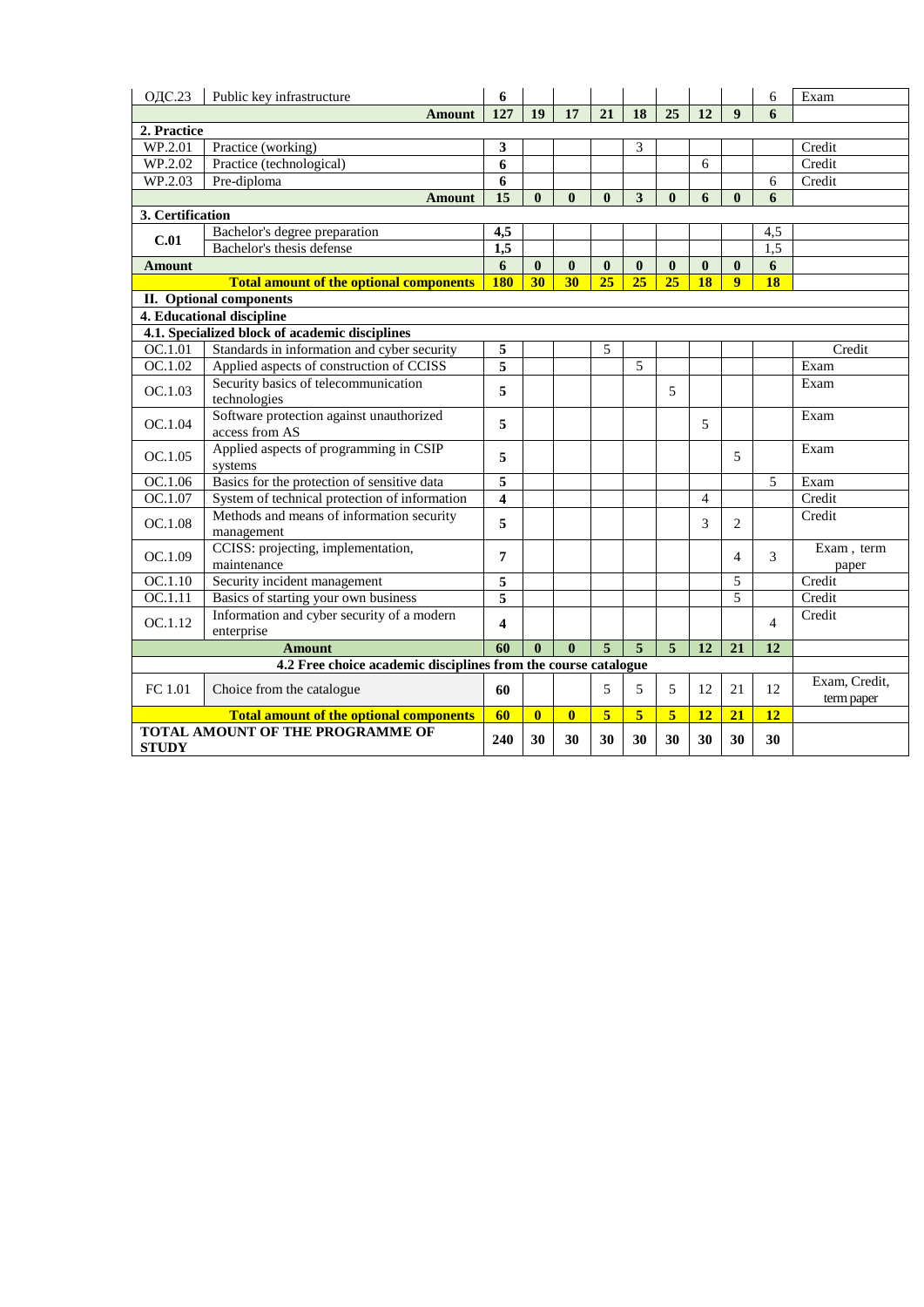# **2.2. Structural Logical Scheme of the Programme of Study (Vocational)**

|                                                                                                   | 1 course                                                                                         |                                                                                              | 2 course                                                                                                      |  |                                                                                                     | 3 course                                                                       |                                                                                                | 4 course                                                                      |  |  |
|---------------------------------------------------------------------------------------------------|--------------------------------------------------------------------------------------------------|----------------------------------------------------------------------------------------------|---------------------------------------------------------------------------------------------------------------|--|-----------------------------------------------------------------------------------------------------|--------------------------------------------------------------------------------|------------------------------------------------------------------------------------------------|-------------------------------------------------------------------------------|--|--|
| 1 semester                                                                                        | 2 semester                                                                                       | 3 semester                                                                                   | 4 semester                                                                                                    |  | 5 semester                                                                                          | 6 semester                                                                     | 7 semester                                                                                     | 8 semester                                                                    |  |  |
| University studies<br>4 credits ECTS                                                              | Physical education<br>$2+2=4$ credits ECTS<br>Foreign language<br>$5+5=10$ credits ECTS          | <b>Philosophical studies</b><br>4 credits ECTS                                               | Working practice<br>3 credits ECTS                                                                            |  | Wireless, mobile and cloud<br>security<br>4 credits ECTS                                            | Practice (technological)<br>6 credits ECTS                                     | Crypto-mechanisms of<br>information and cyber<br>security<br>5 credits ECTS                    | Pre-diploma<br>practice<br>6 credits ECTS                                     |  |  |
|                                                                                                   | Higher mathematics 10 credits ECTS                                                               |                                                                                              | Special methods in security<br>systems<br>7 credits ECTS                                                      |  | Security of Web resources<br>4 credits ECTS                                                         | Applied aspects of security policy<br>analysis and synthesis<br>4 credits ECTS | Methods and means of<br>countering cybercrime<br>5 credits ECTS                                | Bachelor's degree<br>preparation<br>6 credits ECTS                            |  |  |
| Linear algebra and analytic<br>geometry<br>4 credits ECTS                                         | Mathematical analysis and numerical methods<br>$3+3=6$ credits ECTS                              |                                                                                              | Discrete mathematics 4<br>credits ECTS<br>Probability theory and<br>mathematical statistics 3<br>credits ECTS |  |                                                                                                     |                                                                                |                                                                                                |                                                                               |  |  |
|                                                                                                   | <b>Physics</b><br>$2+5=7$ credits ECTS                                                           | Cybernetic law<br>4 credits ECTS                                                             | Group dynamics and<br>business communications<br>4 credits ECTS                                               |  | Applied aspects of<br>programming in ICS<br>systems<br>5 credits ECTS                               | Protection of databases and data<br>warehouse<br>4 credits ECTS                |                                                                                                | CCISS: projecting, implementation, maintenance<br>$4+3=7$ credits ECTS        |  |  |
| Fundamentals of information<br>and cyber security and<br>information protection<br>4 credits ECTS | <b>Ukrainian studies</b><br>6 credits ECTS                                                       | Physical basis of<br>information security<br>4 credits ECTS                                  |                                                                                                               |  | Theory of risks<br>5 credits ECTS                                                                   | System of technical protection of<br>information<br>4 credits ECTS             | Security incident<br>management<br>5 credits ECTS                                              | Information and cyber<br>security of a modern<br>enterprise<br>3 credits ECTS |  |  |
| Theory of circles and signals<br>in information and<br>cyberspace<br>4 credits ECTS               | Safe programming technologies<br>$3+6=9$ dredits ECTS                                            |                                                                                              |                                                                                                               |  | Information security in information and communication<br>systems<br>$6+4=10$ credits ECTS           | Methods and means of information security management<br>$3+2=5$ credits ECTS   |                                                                                                | Public key infrastructure<br>6 credits ECTS                                   |  |  |
| The basics of the OS and<br>modern Internet technologies<br>4 credits ECTS                        | Theoretical aspects of secure information and communication<br>$2+4=6$ dredits ECTS              | echnologies                                                                                  | Information and coding<br>theory<br>5 credits ECTS                                                            |  |                                                                                                     | Applied cryptology<br>$3+4=7$ credits ECTS                                     | Aimed at mastering the<br>skills of organization and<br>business                               |                                                                               |  |  |
| 22<br>credits ECTS                                                                                | Component base and circuit<br>elements in the system<br>information protection<br>4 credits ECTS | Standards in information<br>and cyber security<br>5 credits ECTS                             | Applied aspects of<br>construction of CCISS<br>5 credits ECTS                                                 |  | Security basics of<br>telecommunication<br>technologies<br>5 credits ECTS                           | Software protection against<br>unauthorized access from AS<br>5 credits ECTS   | Applied aspects of<br>programming in CSIP<br>systems<br>5 credits ECTS                         | Basics for the protection of<br>sensitive data<br>5 credits ECTS              |  |  |
| Professionally-oriented                                                                           | Aimed at mastering<br>Disciplines " I am a student»,                                             | Aimed at mastering the<br>skills of communication in                                         | Aimed at mastering the<br>skills of business                                                                  |  | 8 credits ECTS                                                                                      | 8 credits ECTS                                                                 | 9 credits ECTS                                                                                 | 6 credits ECTS                                                                |  |  |
| disciplines of the 1st course                                                                     | "service leadership" and "<br>Introduction to the specialty»                                     | the state language, the study<br>of the foundations of<br>Ukrainian statehood and<br>culture | communication, negotiation,<br>$\it etc$                                                                      |  |                                                                                                     | Military training30 credits ECTS                                               |                                                                                                |                                                                               |  |  |
| 30 credits ECTS                                                                                   | 30 credits ECTS                                                                                  | 30 credits ECTS                                                                              | 30 credits ECTS                                                                                               |  | 30 credits ECTS                                                                                     | 30 credits ECTS                                                                | 30 credits ECTS                                                                                | 30 credits ECTS                                                               |  |  |
|                                                                                                   | 60 credits ECTS                                                                                  |                                                                                              | 60 credits ECTS                                                                                               |  |                                                                                                     | 60 credits ECTS                                                                |                                                                                                | 60 credits ECTS                                                               |  |  |
|                                                                                                   | Cycle of disciplines of formation of General competences                                         |                                                                                              |                                                                                                               |  | Cycle of disciplines of formation of professional competences                                       |                                                                                | Cycle of disciplines of professional competence deepening                                      |                                                                               |  |  |
|                                                                                                   | disciplines of humanitarian and socio-economic<br>training $-32$ credits ECTS                    |                                                                                              |                                                                                                               |  | Disciplines of special training - 79 credits ECTS<br>Disciplines of professional specialization -31 | <b>Optional components</b>                                                     | Course subjects $-30$ credits ECTS<br>Disciplines of the specialized course $-30$ credits ECTS |                                                                               |  |  |
| <b>Compulsory components</b>                                                                      |                                                                                                  |                                                                                              | <b>Compulsory components</b>                                                                                  |  | credits ECTS<br>Disciplines of fundamental and natural-scientific<br>$training - 17$ credits ECTS   |                                                                                |                                                                                                |                                                                               |  |  |
|                                                                                                   |                                                                                                  |                                                                                              |                                                                                                               |  | Practice (working, technological, pre-diploma) + Bachelor's degree preparation $-21$ credits ECTS   |                                                                                |                                                                                                |                                                                               |  |  |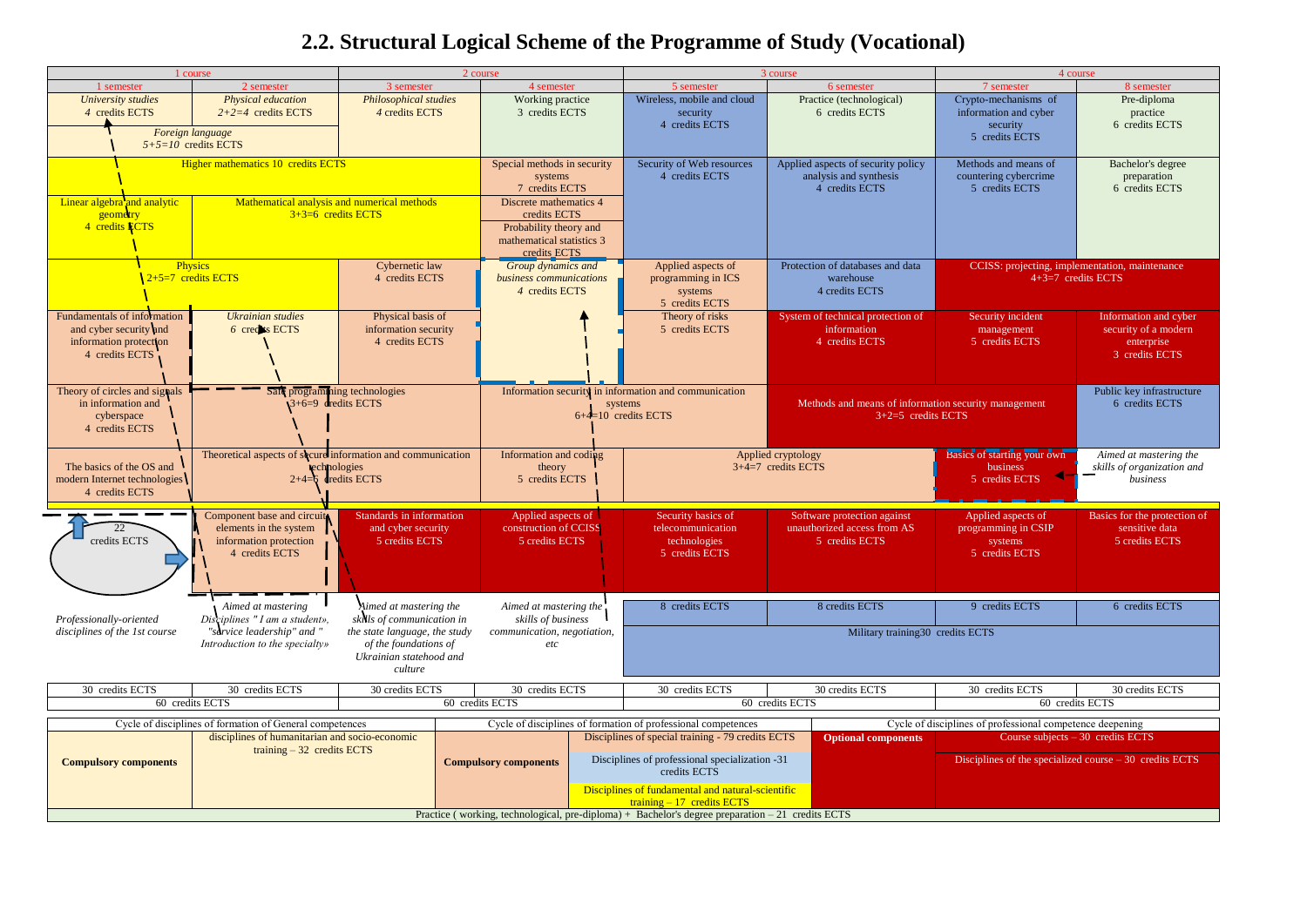#### **3. Form of certification of applicants for higher education**

Certification of applicants for higher education in the educational and professional program 125.00.01 Security of information and communication systems specialty 125 "Cybersecurity" is conducted by the examination Committee in accordance with the the Programme of Study (Vocational). The composition of the examination Committee may include representatives of employers and their associations, in accordance with the regulations on the examination Committee, approved by the academic Council of the University.

To certification allowed students who have fulfilled all the requirements of the training program (curriculum). Certification evaluates the totality of knowledge, skills, and other competencies acquired in the learning process. The term of certification is determined by the curriculum and schedule of the educational process.

Certification is carried out openly in the form of public protection of bachelor's work.

Certification ends with the issuance of a document of the established sample of the award person, successfully completed the educational and professional program of the bachelor's degree with the assignment of her qualification: Bachelor of Cybersecurity."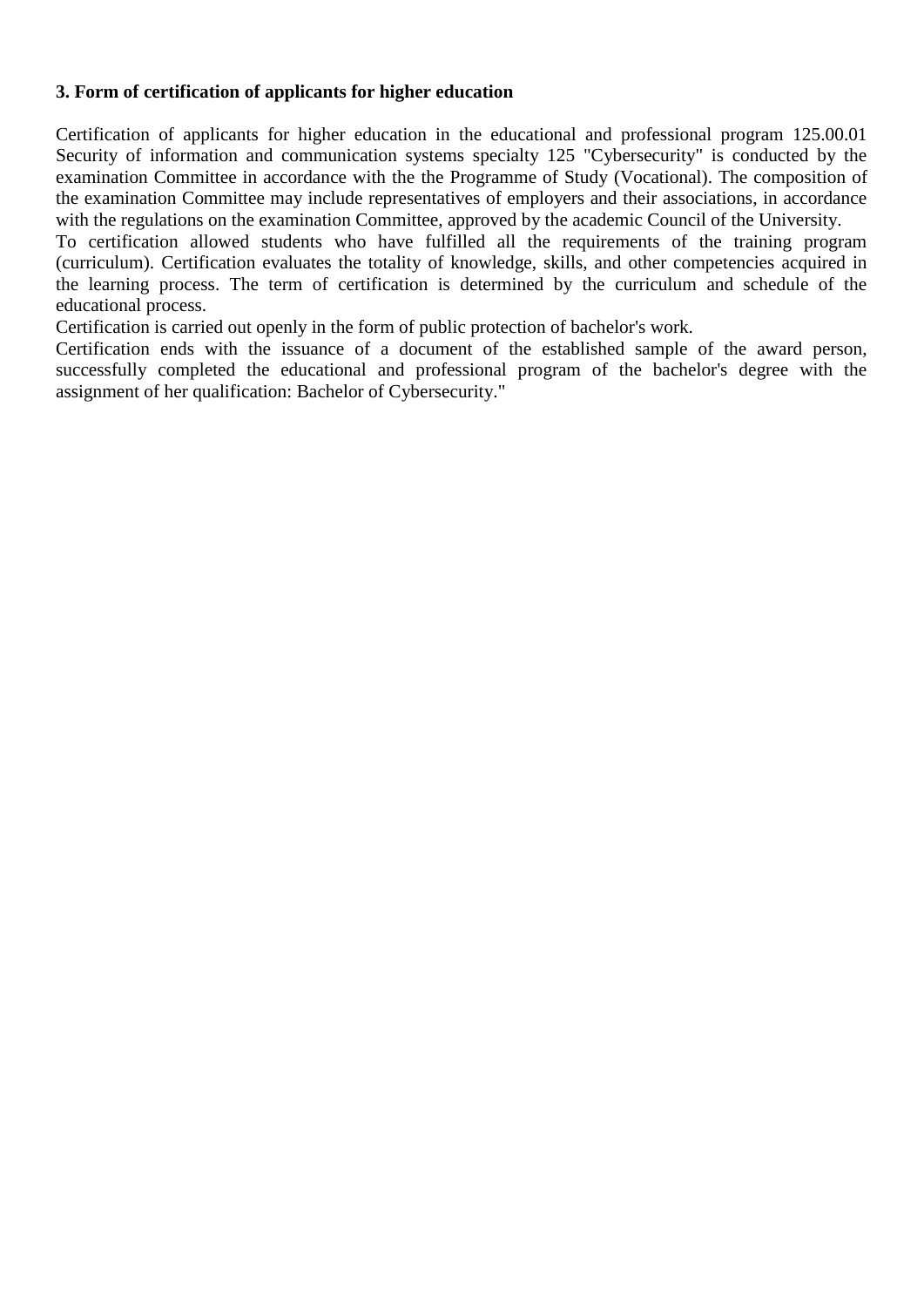### **ІV. Matrix of the Programme Competence Compliance with the Programme Components**

| Abbr.                      |        |                  |                  |                   |                   |                 |                  |                   |                   |                  |                   |                    |                   |                                  |                    |                   |                  |                   |
|----------------------------|--------|------------------|------------------|-------------------|-------------------|-----------------|------------------|-------------------|-------------------|------------------|-------------------|--------------------|-------------------|----------------------------------|--------------------|-------------------|------------------|-------------------|
| programme                  |        |                  |                  |                   |                   |                 |                  |                   |                   |                  |                   |                    |                   |                                  |                    |                   |                  |                   |
| competence                 |        |                  |                  |                   |                   |                 |                  |                   |                   |                  |                   |                    |                   |                                  |                    |                   |                  |                   |
| s and                      | $3K-1$ | $3K-2$           | $3K-3$           | $3K-4$            | $3K-5$            | $3K-6$          | $\Phi$ K-1       | $\Phi$ K-2        | ФК-3              | $\Phi$ X4        | ФК-5              | $\Phi$ - $\lambda$ | $\Phi K$ -7       | $\Phi$ K-8                       | $\Phi$ - $\lambda$ | $\Phi$ K-10       | $\Phi$ K-11      | $\Phi$ K-12       |
| $\operatorname{programme}$ |        |                  |                  |                   |                   |                 |                  |                   |                   |                  |                   |                    |                   |                                  |                    |                   |                  |                   |
| components                 |        |                  |                  |                   |                   |                 |                  |                   |                   |                  |                   |                    |                   |                                  |                    |                   |                  |                   |
| CC.01                      | $\pm$  | $\pm$            |                  |                   |                   |                 |                  |                   |                   |                  |                   |                    |                   |                                  |                    |                   |                  |                   |
| CC.02                      |        |                  | $\pm$            |                   |                   |                 |                  |                   |                   |                  |                   |                    |                   |                                  |                    |                   |                  |                   |
| CC.03                      |        |                  |                  |                   | $\, +$            |                 |                  |                   |                   |                  |                   |                    |                   |                                  |                    |                   |                  |                   |
| CC04                       |        |                  | $\pm$            |                   |                   |                 |                  |                   |                   |                  |                   |                    |                   |                                  |                    |                   |                  |                   |
| CC.05                      | $\pm$  |                  |                  |                   |                   |                 |                  |                   |                   |                  |                   |                    |                   |                                  |                    |                   |                  |                   |
| CC.06                      |        |                  |                  |                   | $+$               |                 |                  |                   |                   |                  |                   |                    |                   |                                  |                    |                   |                  |                   |
| SP.01                      |        |                  |                  | $^+$              |                   |                 |                  |                   |                   |                  |                   |                    |                   |                                  |                    |                   |                  |                   |
| SP.02                      |        |                  |                  | $^+$              |                   |                 |                  |                   |                   |                  |                   |                    |                   |                                  |                    |                   |                  |                   |
| SP.03                      |        | $\boldsymbol{+}$ |                  |                   |                   | $^{\mathrm{+}}$ |                  |                   |                   |                  |                   |                    |                   |                                  |                    |                   |                  |                   |
| SP.04                      |        |                  |                  |                   |                   |                 |                  |                   |                   |                  | $^+$              |                    |                   |                                  |                    |                   |                  |                   |
| SP.05                      |        |                  |                  |                   |                   |                 |                  | $^+$              |                   |                  |                   |                    |                   |                                  |                    |                   |                  |                   |
| SP.06                      |        |                  |                  |                   |                   |                 |                  |                   | $^+$              |                  |                   |                    |                   |                                  |                    |                   |                  |                   |
| SP.07                      |        |                  |                  |                   |                   |                 |                  | $\boldsymbol{+}$  |                   |                  |                   |                    |                   |                                  |                    |                   |                  |                   |
| SP.08                      |        |                  |                  |                   |                   |                 |                  |                   |                   |                  |                   | $^+$               | $\qquad \qquad +$ |                                  |                    |                   |                  |                   |
| SP.09                      |        |                  |                  |                   |                   |                 | $\boldsymbol{+}$ |                   |                   |                  |                   |                    |                   | $^{\mathrm{+}}$                  |                    |                   |                  |                   |
| SP.10                      |        |                  |                  |                   |                   |                 |                  |                   |                   |                  | $\boldsymbol{+}$  |                    |                   |                                  |                    |                   |                  |                   |
| SP.11                      |        |                  |                  |                   | $^+$              |                 | $\boldsymbol{+}$ |                   |                   |                  |                   |                    |                   |                                  |                    |                   |                  |                   |
| SP.12                      |        |                  |                  |                   |                   |                 |                  |                   | $\boldsymbol{+}$  |                  | $^+$              |                    | $^{\mathrm{+}}$   |                                  |                    |                   |                  |                   |
| SP.13                      |        |                  |                  |                   |                   |                 |                  |                   |                   |                  | $^+$              |                    |                   |                                  |                    |                   |                  |                   |
| SP.14                      |        |                  |                  |                   |                   |                 |                  |                   |                   |                  |                   | $\boldsymbol{+}$   | $^+$              | $\begin{array}{c} + \end{array}$ |                    |                   |                  |                   |
| SP.15                      |        |                  |                  |                   |                   |                 |                  |                   |                   |                  |                   |                    |                   |                                  | $\boldsymbol{+}$   |                   |                  |                   |
| SP.16                      |        |                  |                  |                   |                   |                 |                  |                   |                   |                  |                   |                    |                   |                                  |                    | $\, +$            |                  |                   |
| SP.17                      |        |                  |                  |                   |                   |                 |                  |                   |                   |                  |                   |                    |                   |                                  |                    |                   | $\boldsymbol{+}$ |                   |
| SP.18                      |        |                  |                  |                   |                   |                 |                  |                   |                   |                  |                   |                    |                   |                                  |                    |                   | $^+ \,$          |                   |
| SP.19                      |        |                  |                  |                   |                   |                 |                  | $\boldsymbol{+}$  |                   | $\, +$           |                   |                    |                   |                                  |                    |                   |                  |                   |
| SP.20                      |        |                  |                  |                   |                   |                 |                  |                   |                   | $^+$             |                   |                    |                   |                                  |                    |                   |                  |                   |
| SP.21                      |        |                  |                  |                   |                   |                 |                  |                   |                   |                  |                   |                    |                   |                                  |                    | $^{+}$            |                  |                   |
| SP.22                      |        |                  |                  |                   |                   |                 | $\boldsymbol{+}$ |                   |                   |                  |                   |                    |                   |                                  |                    |                   |                  |                   |
| SP.23                      |        |                  |                  |                   |                   |                 |                  |                   |                   |                  |                   |                    |                   |                                  |                    |                   |                  | $+$               |
| P.2.01                     | $^+$   |                  | $^+$             | $\qquad \qquad +$ | $\! + \!\!\!\!$   | $\! + \!\!\!\!$ | $^+$             | $\qquad \qquad +$ |                   |                  |                   |                    |                   |                                  |                    |                   |                  |                   |
| P.2.02                     | $^+$   | $\boldsymbol{+}$ | $+$              | $+$               |                   | $+$             | $\boldsymbol{+}$ | $\boldsymbol{+}$  | $\qquad \qquad +$ |                  | $\boldsymbol{+}$  | $\qquad \qquad +$  | $+$               | $\boldsymbol{+}$                 |                    |                   |                  |                   |
| P.2.03                     | $^+$   | $^+$             | $\boldsymbol{+}$ | $^+$              | $\qquad \qquad +$ | $+$             | $^+$             | $^+$              | $^+$              | $^{+}$           | $^+$              | $^+$               | $^+$              | $^{+}$                           | $\qquad \qquad +$  | $\qquad \qquad +$ | $^{+}$           | $\qquad \qquad +$ |
| C.01                       |        |                  |                  |                   |                   | $^+$            | $^+$             | $^+$              | $^{+}$            | $\! +$           | $\qquad \qquad +$ | $+$                | $+$               | $^{+}$                           | $\qquad \qquad +$  | $\qquad \qquad +$ | $^{+}$           | $+$               |
| OC.1.01                    |        |                  |                  |                   |                   |                 | $+$              |                   |                   |                  |                   |                    |                   |                                  |                    |                   |                  |                   |
| OC.1.02                    |        |                  |                  |                   |                   |                 |                  |                   |                   |                  |                   |                    | $+$               |                                  |                    |                   |                  |                   |
| OC.1.03                    |        |                  |                  |                   |                   |                 |                  |                   |                   |                  | $+$               |                    |                   |                                  |                    |                   |                  |                   |
| OC.1.04                    |        |                  |                  |                   |                   |                 |                  |                   |                   | $\pm$            |                   |                    |                   |                                  |                    |                   |                  |                   |
| OC.1.05                    |        |                  |                  |                   |                   |                 |                  |                   | $\pm$             |                  |                   |                    |                   |                                  |                    |                   |                  |                   |
| OC.1.06                    |        |                  |                  |                   |                   |                 |                  |                   |                   |                  |                   |                    |                   |                                  |                    |                   | $+$              | $+$               |
| OC.1.07                    |        |                  |                  |                   |                   |                 |                  |                   |                   |                  |                   |                    | $\pm$             |                                  |                    | $\pm$             |                  |                   |
| OC.1.08                    |        |                  |                  |                   |                   |                 |                  |                   |                   |                  |                   |                    |                   |                                  | $+$                |                   |                  |                   |
| OC.1.09                    |        |                  |                  |                   |                   |                 |                  |                   |                   |                  |                   |                    | $\pm$             |                                  |                    |                   |                  |                   |
| OC.1.10                    |        |                  |                  |                   |                   |                 |                  |                   |                   |                  |                   |                    |                   | $\pm$                            |                    |                   |                  |                   |
| OC.1.11                    |        |                  |                  |                   |                   | $\pm$           |                  |                   |                   | $\boldsymbol{+}$ |                   |                    |                   |                                  |                    |                   |                  |                   |
|                            |        |                  |                  |                   |                   |                 |                  |                   |                   |                  |                   |                    |                   |                                  |                    |                   |                  |                   |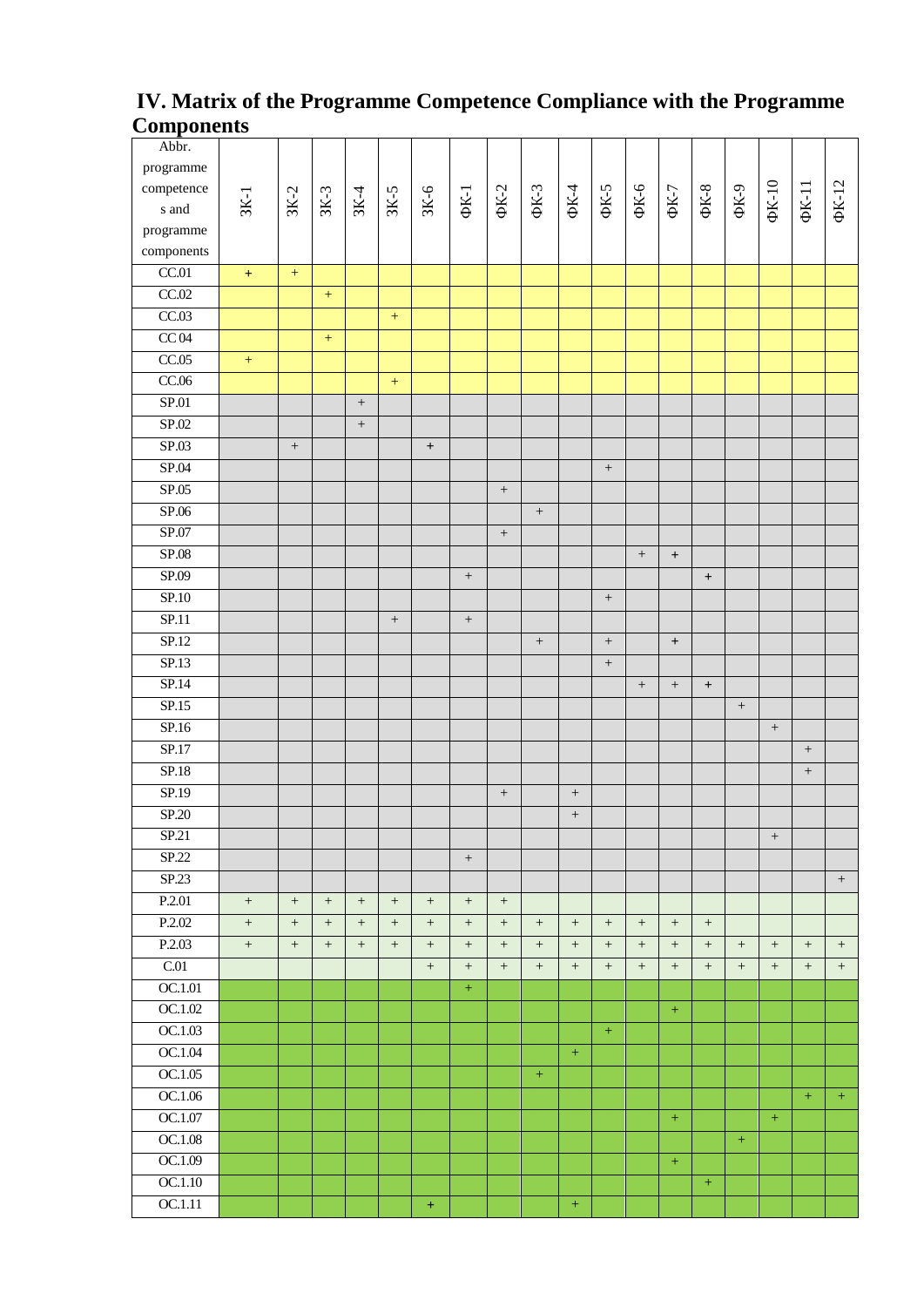| Abbr.      |                          |               |                |               |               |               |    |                 |          |    |    |         |    |          |         |                                     |                                                      |        |
|------------|--------------------------|---------------|----------------|---------------|---------------|---------------|----|-----------------|----------|----|----|---------|----|----------|---------|-------------------------------------|------------------------------------------------------|--------|
| programme  |                          |               |                |               |               |               |    |                 |          |    |    |         |    |          |         |                                     |                                                      |        |
| competence | $\overline{\phantom{0}}$ | $\sim$        | $\mathfrak{m}$ | ↤             | <b>S</b>      | $\circ$       | −  | $\mathbf{\sim}$ | $\omega$ | ᆉ  | n  | $\circ$ | ∼  | $\infty$ | $\circ$ | $\circ$<br>$\overline{\phantom{0}}$ | $\overline{\phantom{0}}$<br>$\overline{\phantom{0}}$ | $\sim$ |
| s and      | $\mathbb{R}$             | $\frac{8}{3}$ | $\frac{8}{2}$  | $\frac{8}{2}$ | $\frac{8}{2}$ | $\frac{8}{2}$ | ΦK | ΦК              | ΦK       | ΦK | ΦK | ΦK      | ΦK | ΦK       | ΦK      | ΦK                                  | ΦK                                                   | ΦK     |
| programme  |                          |               |                |               |               |               |    |                 |          |    |    |         |    |          |         |                                     |                                                      |        |
| components |                          |               |                |               |               |               |    |                 |          |    |    |         |    |          |         |                                     |                                                      |        |
| OC.1.12    |                          |               |                |               |               | ÷             |    |                 |          |    |    |         |    |          |         |                                     |                                                      |        |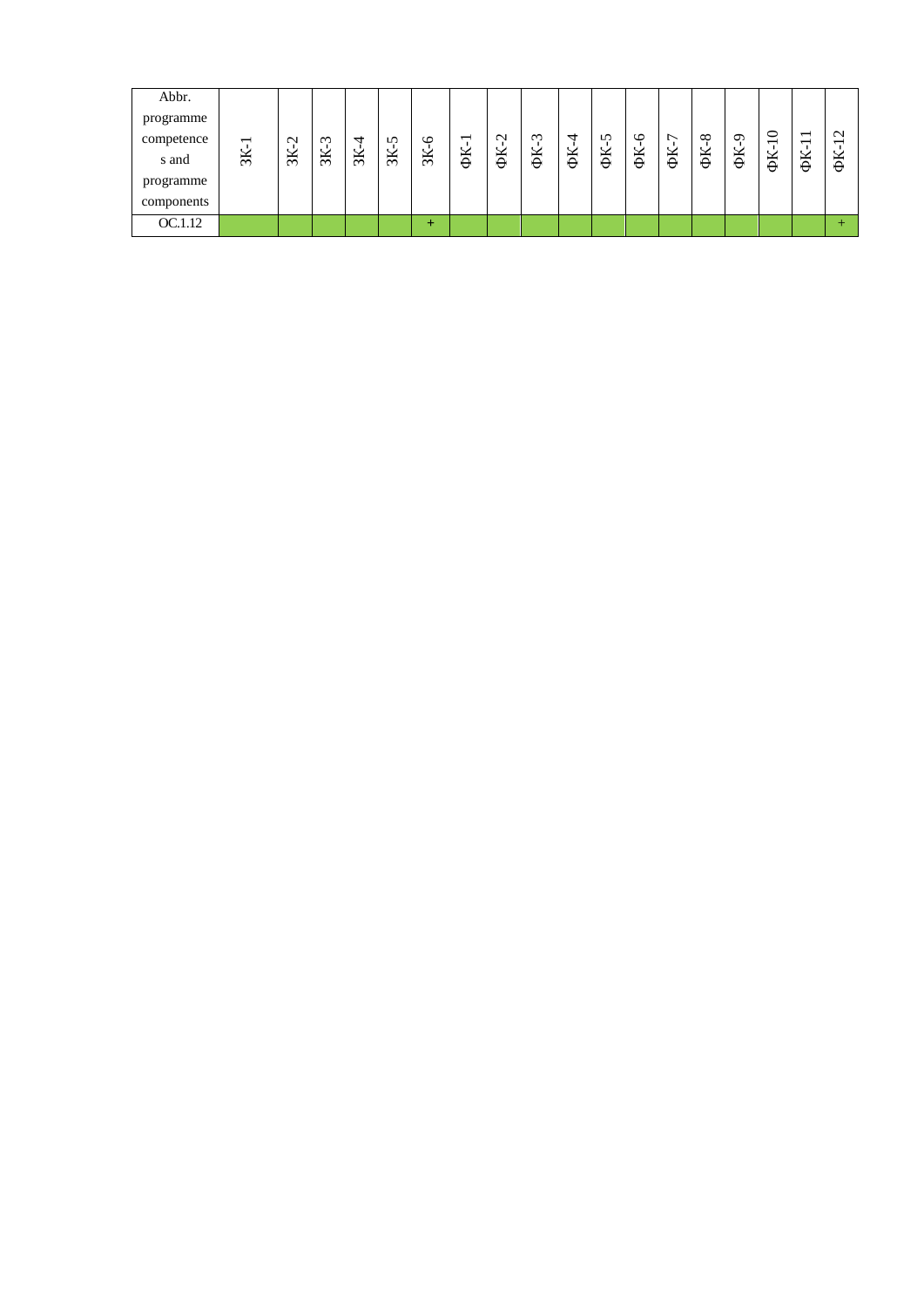#### **V. Matrix of Providing Programme Learning Outcomes with the Relevant Programme Components**

| Abbr.<br>programme<br>competences<br>and<br>programme<br>components | <b>TEEF</b>     | IIPH-2          | ITPH-3            | IIPH-4                           | TIPH-5                           | $IDH-6$                          | TPH-7  | IIPH-8            | ITPH-9                           | $IPH-10$                         | IPH-11 | <b>IIPH-12</b>                   |
|---------------------------------------------------------------------|-----------------|-----------------|-------------------|----------------------------------|----------------------------------|----------------------------------|--------|-------------------|----------------------------------|----------------------------------|--------|----------------------------------|
| CC.01                                                               | $^{+}$          | $+$             | $^{+}$            | $^{+}$                           | $^{+}$                           | $+$                              | $^{+}$ | $^{+}$            | $^{+}$                           | $+$                              | $^{+}$ | $^{+}$                           |
| CC.02                                                               | $^{+}$          | $^{+}$          | $^{+}$            | $^{+}$                           | $^{+}$                           | $\boldsymbol{+}$                 | $^{+}$ | $^{+}$            | $^{+}$                           | $^{+}$                           | $+$    | $\! + \!\!\!\!$                  |
| CC.03                                                               | $^{+}$          | $+$             | $^{+}$            | $^{+}$                           | $^{+}$                           | $^{+}$                           | $^{+}$ | $^{+}$            | $^{+}$                           | $^{+}$                           | $^{+}$ | $^{+}$                           |
| CC.04                                                               | $^{+}$          | $+$             | $+$               | $^{+}$                           | $\ddot{}$                        | $+$                              | $^{+}$ | $^{+}$            | $^{+}$                           | $+$                              | $^{+}$ | $\ddot{}$                        |
| CC.05                                                               | $^{+}$          |                 |                   |                                  |                                  |                                  |        |                   | $^{+}$                           |                                  |        |                                  |
| CC.06                                                               | $^{+}$          | $+$             | $+$               | $^{+}$                           | $^{+}$                           | $^{+}$                           | $^{+}$ | $^{+}$            | $^{+}$                           | $+$                              | $+$    | $^{+}$                           |
| SP.01                                                               |                 | $\! + \!\!\!\!$ |                   |                                  |                                  | $\boldsymbol{+}$                 |        |                   | $\qquad \qquad +$                |                                  |        |                                  |
| SP.02                                                               |                 | $^+$            | $\! + \!$         |                                  |                                  |                                  |        |                   |                                  |                                  |        |                                  |
| SP.03                                                               |                 | $\! + \!\!\!\!$ |                   |                                  |                                  |                                  |        |                   |                                  |                                  |        |                                  |
| SP.04                                                               |                 | $\! + \!\!\!\!$ |                   |                                  |                                  |                                  |        |                   |                                  |                                  |        |                                  |
| SP.05                                                               |                 | $^+$            | $\qquad \qquad +$ |                                  |                                  |                                  |        |                   |                                  |                                  |        |                                  |
| SP.06                                                               |                 |                 |                   |                                  | $\qquad \qquad +$                | $\qquad \qquad +$                | $+$    | $^+$              |                                  |                                  | $+$    | $^+$                             |
| SP.07                                                               |                 | $^+$            | $\qquad \qquad +$ |                                  |                                  |                                  |        |                   |                                  |                                  | $+$    |                                  |
| SP.08                                                               |                 |                 |                   |                                  |                                  | $^+$                             |        |                   |                                  |                                  | $^+$   |                                  |
| SP.09                                                               | $^+$            |                 |                   |                                  |                                  | $^+$                             |        |                   |                                  |                                  |        |                                  |
| SP.10                                                               |                 |                 |                   |                                  |                                  |                                  |        |                   |                                  |                                  | $^+$   |                                  |
| SP.11                                                               |                 | $\! + \!\!\!\!$ | $\qquad \qquad +$ | $^+$                             |                                  |                                  |        |                   |                                  | $\! + \!\!\!\!$                  |        |                                  |
| SP.12                                                               |                 | $^+$            | $^+$              |                                  |                                  |                                  | $^+$   |                   |                                  |                                  | $+$    | $^+$                             |
| SP.13                                                               |                 |                 |                   | $^+$                             |                                  |                                  |        |                   |                                  | $^+$                             |        |                                  |
| SP.14                                                               |                 |                 |                   |                                  |                                  | $\! + \!\!\!\!$                  |        |                   |                                  |                                  |        |                                  |
| SP.15                                                               |                 |                 |                   |                                  |                                  |                                  |        |                   | $^+$                             |                                  |        |                                  |
| SP.16                                                               |                 |                 |                   |                                  |                                  |                                  |        |                   |                                  | $\! + \!$                        |        |                                  |
| SP.17                                                               |                 |                 |                   | $^{+}$                           |                                  | $^{+}$                           |        |                   |                                  |                                  |        |                                  |
| SP.18                                                               |                 |                 |                   | $\boldsymbol{+}$                 |                                  |                                  |        |                   |                                  |                                  |        |                                  |
| SP.19                                                               | $\! +$          |                 |                   | $\! +$                           |                                  |                                  |        |                   |                                  |                                  |        |                                  |
| SP.20                                                               |                 |                 |                   | $^{+}$                           | $\! + \!\!\!\!$                  |                                  |        |                   |                                  |                                  |        |                                  |
| SP.21                                                               |                 |                 |                   |                                  |                                  |                                  |        |                   |                                  |                                  |        |                                  |
| SP.22                                                               |                 |                 |                   |                                  |                                  |                                  |        |                   |                                  | $\! + \!\!\!\!$                  |        |                                  |
| SP.23                                                               |                 |                 |                   |                                  |                                  |                                  |        |                   |                                  | $\begin{array}{c} + \end{array}$ |        |                                  |
| P.2.01                                                              | $\! + \!\!\!\!$ | $+$             | $^{+}$            | $\begin{array}{c} + \end{array}$ | $\begin{array}{c} + \end{array}$ | $\begin{array}{c} + \end{array}$ | $+$    | $\! + \!\!\!\!$   | $\begin{array}{c} + \end{array}$ | $+$                              | $+$    | $^{+}$                           |
| P.2.02                                                              | $^{+}$          | $+$             | $^{+}$            | $^{+}$                           | $^{+}$                           | $+$                              | $^{+}$ | $^{+}$            | $^{+}$                           | $^{+}$                           | $^{+}$ | $^{+}$                           |
| P.2.03                                                              | $^{+}$          | $+$             | $^{+}$            | $\qquad \qquad +$                | $^{+}$                           | $+$                              | $^{+}$ | $\qquad \qquad +$ | $^{+}$                           | $+$                              | $^{+}$ | $^{+}$                           |
| C.01                                                                | $^{+}$          | $+$             | $^{+}$            | $\! + \!\!\!\!$                  | $^{+}$                           | $\! + \!\!\!\!$                  | $^{+}$ | $^{+}$            | $^{+}$                           | $+$                              | $^{+}$ | $\begin{array}{c} + \end{array}$ |
| OC.1.01                                                             | $+$             |                 |                   |                                  | $+$                              |                                  |        |                   |                                  |                                  |        |                                  |
| OC.1.02                                                             |                 |                 |                   |                                  | $+$                              |                                  | $+$    |                   |                                  |                                  |        |                                  |
| OC.1.03                                                             |                 | $\pm$           | $^{+}$            | $^{+}$                           |                                  |                                  |        |                   | $^{+}$                           |                                  |        |                                  |
| OC.1.04                                                             |                 |                 | $^{+}$            |                                  |                                  |                                  | $^{+}$ |                   |                                  |                                  | $+$    | $^{+}$                           |
| OC.1.05                                                             |                 |                 | $+$               | $+$                              | $+$                              | $+$                              | $+$    | $+$               | $+$                              | $+$                              | $+$    | $+$                              |
| OC.1.06                                                             |                 |                 |                   |                                  |                                  |                                  |        | $^{+}$            | $^{+}$                           |                                  |        | $\boldsymbol{+}$                 |
| OC.1.07                                                             |                 |                 | $\boldsymbol{+}$  |                                  |                                  |                                  | $\pm$  |                   |                                  |                                  |        |                                  |